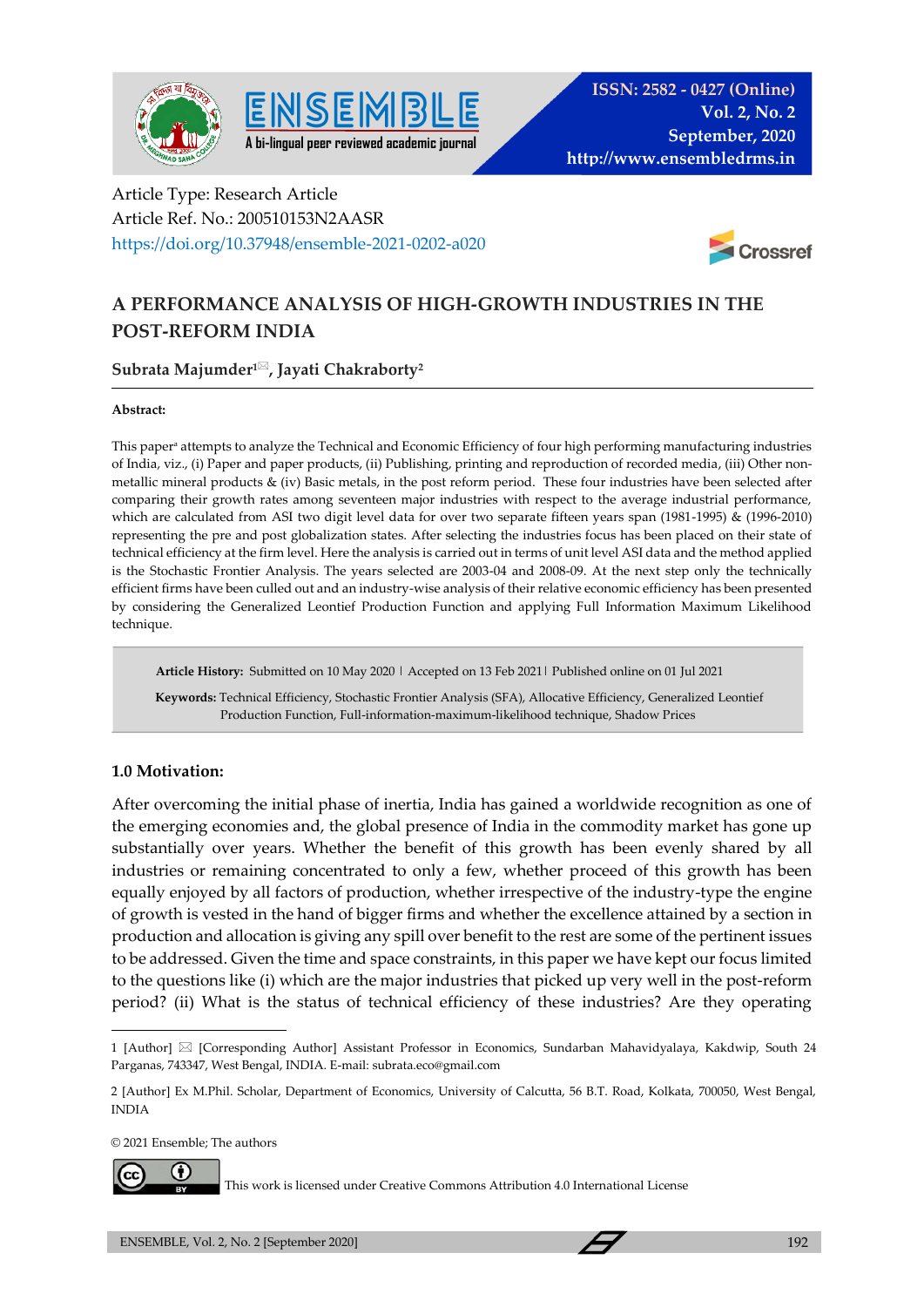without slacks? (iii) Even when they are technically efficient are they efficient in economic sense? A systematic exploration of these questions is expected to shed light on the designing of more targeted industrial policies and will make the growth-path sustainable over time.

In this backdrop the rest of the paper is organized as follows: Section 2.0 presents an exploratory analysis carried over a 30 year period of industrial performance in India divided into two phases, 1981-82 to 1995-96: the pre-reform period and 1996-97 to 2010-11: the post-reform period. The major purpose of this analysis is to identify the sectors where new growth potential has been observed. Various policy reforms had been taken since 1980 but India had experienced major economic reform during 1991-93 when the government of India officially declared Economics Reform Policy in 1991. The major focus was to integrate India with the world economy. Globalization, privatization and liberalization jointly represent to this reform process. In literature like Ahluwalia (2002), Goldar (2004) and Sharma (2014) has defined the period before 1991 as pre reform period and the later period has been defined as the post reform period. Sarkar & Mehta (2010) and Veermani (2007) has defined period from 1993-94 onwards as post reform period. Siggel & Agarwal (2009) carried a small sample survey of manufacturing enterprises in the Delhi Region and found that maximum firms from the sample experienced increase competitive pressure in the late 1990s and after 2000s. This shows that import restrictions removed gradually after the reform in 1991 and a considerable time has taken to adjust with trade liberalization. Ahluwalia (2002) stated the Indian reform as gradualist and estimated that Indian economy had experienced 6.7% of growth during the first five years of Economic Reforms but for the next five years it slowed down to 5.4%. This reduction in growth rate was not due to the effect of reform but due to the failure to execute the reform successfully. From the early literature it can be state that the impact of reform has not seen from the immediate next years, rather it took time to adjust with reform properly and to experience the impact of reform. It may expect that to experience the impact of any policy change a minimum time period is required. In the current study the objective is to capture the impact of reform on Indian industry which only could be noticed after few years. So, in the current paper the period from 1996-97 to 2010-11 is being considered as the post reform period. Section 3.0, using unit-level ASI data will carry out an analysis to estimate the outputoriented efficiency score of individual factories belonging to these sectors by applying Stochastic Frontier Analysis (SFA) on TRANSLOG production function for two specific years: 2003-04 and 2008-09. Main objective is to find out technical efficiency and then to find out whether these technically efficient firms are also achieving allocative efficiency or not. The industries for which Section 3.0 and 4.0 would be calculated are new emerging industries and during the pre reform period performance of these industries were below the average. Therefore, it is unnecessary to calculate technical efficiency for pre reform period as during that period; lower performance indicates that they were inefficient. The year 2003-04 is selected as it is the starting point when India gained recognition as a BRIC member and the latter year is the year of global financial crisis that destabilized most of the major economies of the world. Section 4.0 will cull out the efficient units from these selected industries and will verify for their economic efficiency in terms of correspondence between observed and ideal input-price ration at the point of actual input use. Here a generalized Leontief type cost function will help us to carry out the input-oriented allocative efficiency scores. Finally, the paper will conclude by presenting an overall assessment of the scenario to indicate the specific gaps in the existing policy formulation which could be plugged better in terms of more specifically targeted interventions.

a Authors wish to acknowledge the intellectual support and encouragement obtained from Professor Sarmila Banerjee, Department of Economics, University of Calcutta.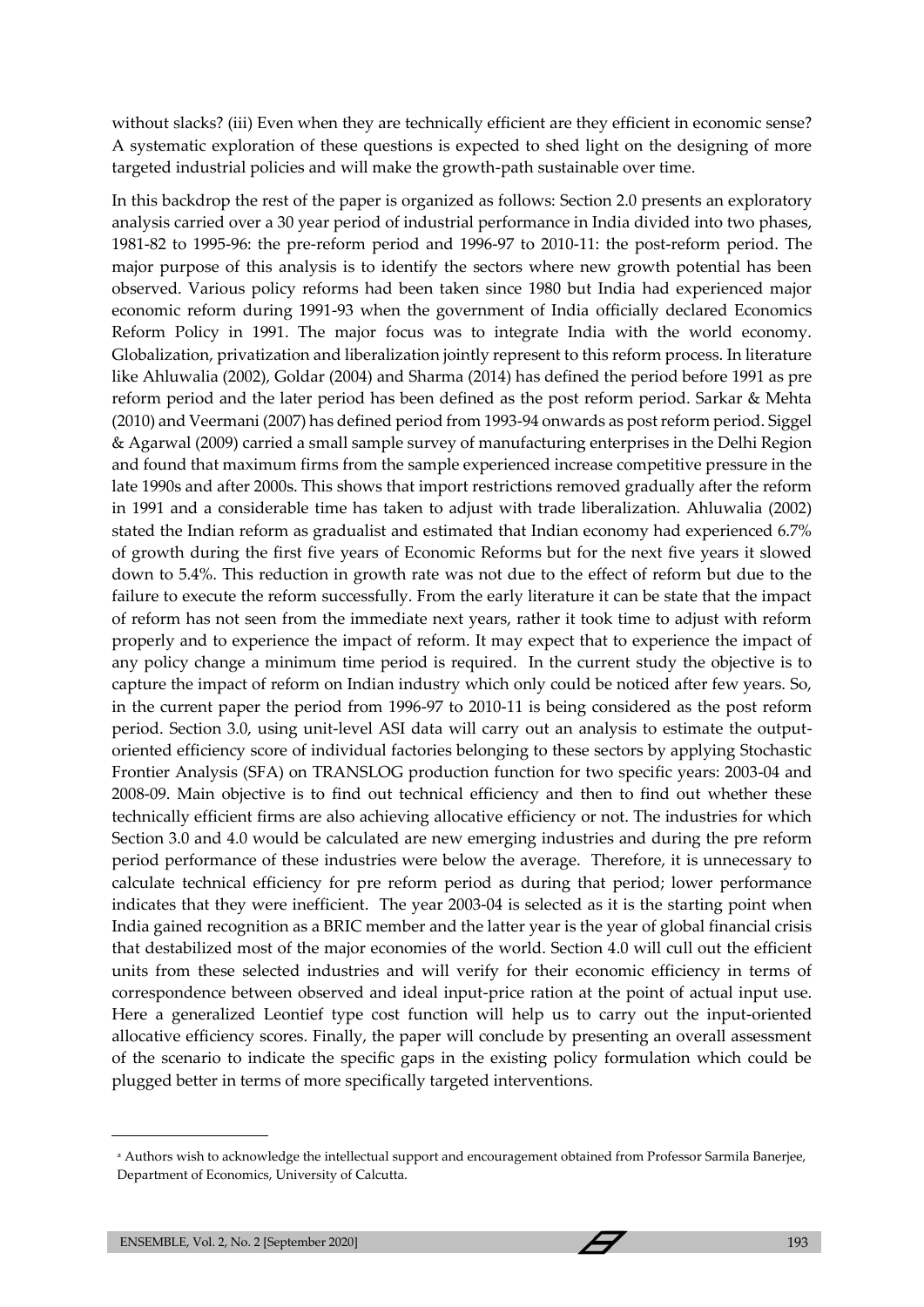## **2.0 Selection of High Growth Industry in Post Reform Era: an Exploratory Analysis:**

## *2.1. Selection of Periods and Database:*

Here the data on manufacturing sectors have been collected over the two separate fifteen year span 1981-1995 & 1996-2010 for comparing pre & post globalization periods. Further decomposition has been taken by considering the sector specific contributions in Gross Value Added (GVA) and Employment generation. Finally, the sectors have been classified into four subsectors depending on their production performance over two decades which are performing above average in "Pre" and below average in "Post" globalization periods. Data are basically taken from Annual Survey of Industry (ASI) and Index of Industrial Production (IIP) for this part of the analysis *(see Table 1)*.

#### **Table 1: Data Sources**

| Annual Survey of Industries (ASI)    | Up to 1997-98 From EPW Research Foundation's Book                                                                   |
|--------------------------------------|---------------------------------------------------------------------------------------------------------------------|
| Annual Survey of Industries (ASI)    | From the website of Ministry of Statistics and Program Implementation<br>(www.mospi.nic.in) for 1998-99 To 2007-08; |
| Index of Industrial Production (IIP) | Up To 1981-1997 from Chandog Group Publication on the Indian Economy                                                |
| Index of Industrial Production (IIP) | Up To 1993-94 To 2010-11 from www.rbi.org (Database of Indian Economy)                                              |

Source: Authors' compilation

The four variables have been collected for 17 major industries which are Gross Value Added (GVA), Fixed Capital (FC), Depreciation (D) and Total Emoluments (EM) from ASI, according to NIC classification at 2 digit levels with considering time based concordance tables, provided by the Central Statistical Organization (CSO). Finally, using IIP as a deflator, all the nominal variables have been converted to constant price at the base year 1993-14.

## *2.2. Selection of High Growth Industries***:**

The industries are matched over time in terms of NIC codes and in this process 17 industries could be identified. These 17 major industries is capturing at least 75% and at most 97% of total industrial production over the selected reference period (1981-82 to 2010-11 ; *see Table 2)*.

| Year    | % of Total Industrial Output | Year    | % of Total Industrial Output |
|---------|------------------------------|---------|------------------------------|
| 1981-82 | 88.3                         | 1996-97 | 95.2                         |
| 1982-83 | 92.6                         | 1997-98 | 87.8                         |
| 1983-84 | 86.2                         | 1998-99 | 90.0                         |
| 1984-85 | 94.4                         | 1999-00 | 91.2                         |
| 1985-86 | 96.1                         | 2000-01 | 90.2                         |
| 1986-87 | 93.2                         | 2001-02 | 89.6                         |
| 1987-88 | 95.8                         | 2002-03 | 89.9                         |
| 1988-89 | 97.3                         | 2003-04 | 90.0                         |
| 1989-90 | 94.0                         | 2004-05 | 90.9                         |
| 1990-91 | 95.4                         | 2005-06 | 90.0                         |
| 1991-92 | 96.0                         | 2006-07 | 89.8                         |
| 1992-93 | 93.4                         | 2007-08 | 89.1                         |
| 1993-94 | 88.8                         | 2008-09 | 81.0                         |
| 1994-95 | 92.9                         | 2009-10 | 75.7                         |
| 1995-96 | 95.0                         | 2010-11 | 79.0                         |

**Table 2: Share of Selected Industries in Total Industrial Production**

Source: EPWRF, 2002; MOSPI-2016

So, the analysis carried out in terms of these industries can be taken as fairly representative in nature.

It has been found that the Textile Industry has performed at highest level in terms of Annual Average Growth Rate (AAGR) of GVA, Fixed Capital & Employment, over the three conductive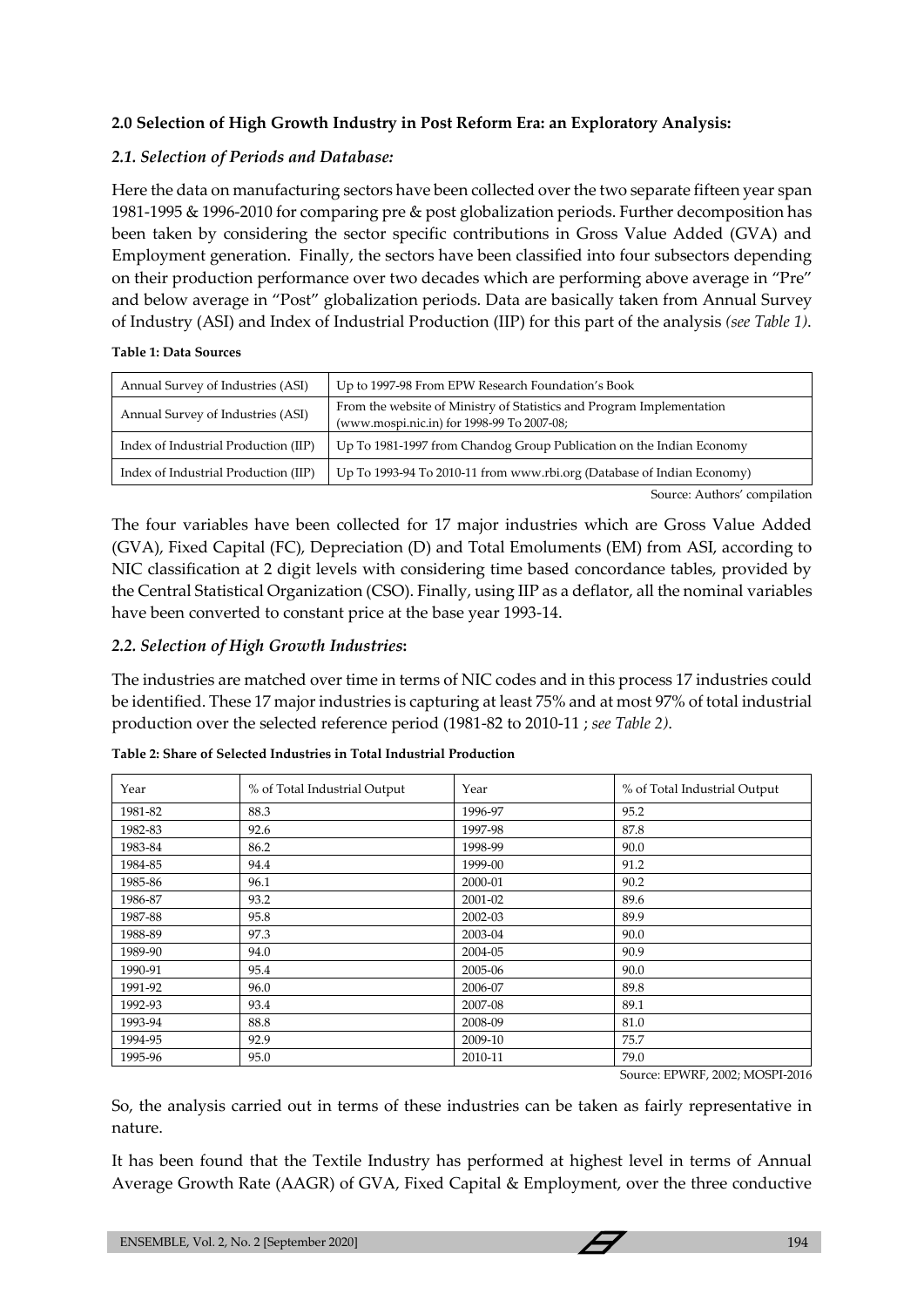periods, 1981-90; 1991-00 and 2001-10 among those 17 industries *(see, Table 3).* In terms of GVA growth, further it can be said that manufacturing industry of Electrical Machinery and Apparatus N.E.C have shown negative growth rate over the three decades and it had the lowest growth rate during the first decade. In the first and second decades, textile industry had the highest growth rate of 44.75% and 89.2% respectively and then again it had dropped down to 14.3% during the last decade. On the other hand, in the second decade six manufacturing industries had experienced negative growth rates namely, Electrical Machinery and Apparatus N.E.C; Motor Vehicles, Trailers and Semi-Trailers; Other Transport Equipment; Wood And Wood Products; Machinery And Equipment N.E.C and Rubber And Plastic Product Industry.

| Industry                                                   | Code    | 1981-90    |            |        | 1991-00        |            |        | 2001-10    |                    |                     |
|------------------------------------------------------------|---------|------------|------------|--------|----------------|------------|--------|------------|--------------------|---------------------|
|                                                            |         | <b>GVA</b> | <b>EMP</b> | FC     | <b>GV</b><br>A | <b>EMP</b> | FC     | <b>GVA</b> | EM<br>$\mathbf{P}$ | FC                  |
| Electrical Machinery And Apparatus<br>N.E.C                | 31      | $-2.2$     | 3.4        | $-0.7$ | $-3.7$         | $-4.9$     | $-4.1$ | $-2.0$     | 14.0               | ÷.<br>4.1           |
| Motor Vehicles, Trailers And Semi-<br><b>Trailers</b>      | 34      | 9.0        | $-0.5$     | 5.9    | $-1.5$         | $-5.3$     | 4.1    | 8.5        | 20.6               | 4.1                 |
| Other Transport Equipment                                  | 35      | 9.0        | $-0.5$     | 5.9    | $-6.3$         | $-7.0$     | 2.5    | 4.3        | 6.2                | 2.5                 |
| Paper And Paper Products                                   | 21      | 9.3        | $-0.2$     | 7.7    | 8.3            | $-4.3$     | 1.0    | 21.2       | $-0.6$             | 1.0                 |
| Publishing, Printing And Reproduction<br>Of Recorded Media | 22      | 9.3        | $-0.2$     | 7.7    | 0.6            | $-6.7$     | 37.8   | 32.7       | 4.6                | 37.<br>8            |
| Wood And Wood Products                                     | 20      | 12.5       | $-1.8$     | 23.4   | 0.1            | $-2.9$     | 9.8    | 7.1        | 5.9                | 9.8                 |
| Furniture, Manufacturing N.E.C.                            | 36      | 12.5       | $-1.8$     | 16.4   | 54.1           | 7.8        | 2.3    | $-6.6$     | 13.9               | 2.3                 |
| <b>Basic Metals</b>                                        | 27      | 13.3       | 0.6        | 18.1   | 0.9            | $-0.7$     | 17.1   | 22.3       | 9.6                | 17.<br>$\mathbf{1}$ |
| Machinery And Equipment N.E.C                              | 29      | 13.4       | 1.8        | 21.4   | $-3.1$         | $-5.6$     | 0.5    | 1.3        | 7.3                | 0.5                 |
| Coke, Refined Petroleum Products And<br>Nuclear Fuel       | 23      | 16.5       | 1.3        | 19.2   | $-4.1$         | $-9.8$     | 8.6    | 36.1       | 7.4                | 8.6                 |
| Rubber And Plastic Product                                 | 25      | 16.5       | 1.3        | 19.2   | $-6.4$         | $-6.3$     | 8.0    | 17.8       | 10.0               | 8.0                 |
| <b>Chemical And Chemical Products</b>                      | 24      | 20.5       | 4.5        | 17.8   | 41.7           | 23.2       | 3.3    | 2.7        | 4.9                | 3.3                 |
| Other Non-Metallic Mineral Products                        | 26      | 20.7       | 2.0        | 26.6   | 5.6            | $-0.5$     | 9.2    | 15.7       | 10.9               | 9.2                 |
| Food Products And Breverages                               | $15-16$ | 24.4       | $-1.0$     | 23.7   | 12.1           | 1.2        | 12.1   | 9.7        | 1.7                | 12.<br>1            |
| Leather And Related Product                                | 19      | 33.1       | 7.7        | 26.3   | 2.4            | 2.7        | 10.9   | 12.8       | 11.1               | 10.<br>9            |
| <b>Textiles</b>                                            | 17      | 44.8       | 8.1        | 44.3   | 89.2           | 67.1       | 33.7   | 14.3       | 2.5                | 33.<br>7            |

**Table 3: Rate of Growth of GVA, EMP and FC of Two-Digit Level of Industries (1981-90; 1991-00 and 2001-10)**

Source: EPWRF, 2002; MOSPI, 2016; DBIE-RBI, 2016

Out of these six industries all the industries except Electrical Machinery and Apparatus N.E.C had experienced positive growth rate during the last decade. Again last decade, Furniture & Manufacturing N.E.C. also experienced negative growth rate while this industry had positive growth rate for the previous two decades. Last but not the least at last decade Coke, Refined Petroleum Products and Nuclear Fuel industry had the highest growth rate of 36.1% while it had negative growth rate during the second decade. In terms of Employment Growth, the rate declined in seven industries out of total seventeen industries and the decline was the highest in Wood & Wood Products and Furniture, Manufacturing N.E.C. industries in first decades. For the next decade, again textile industry had experienced maximum growth rate in all the three aspects. In this decade employment growth rate had declined in ten industries. Declined in employment was the highest in Coke, Refined Petroleum Products and Nuclear Fuel Industry. Two industries (Furniture, Manufacturing N.E.C. and Food Products and Breverages) had experienced negative growth rate in employment during the first decade but then during the next decade these two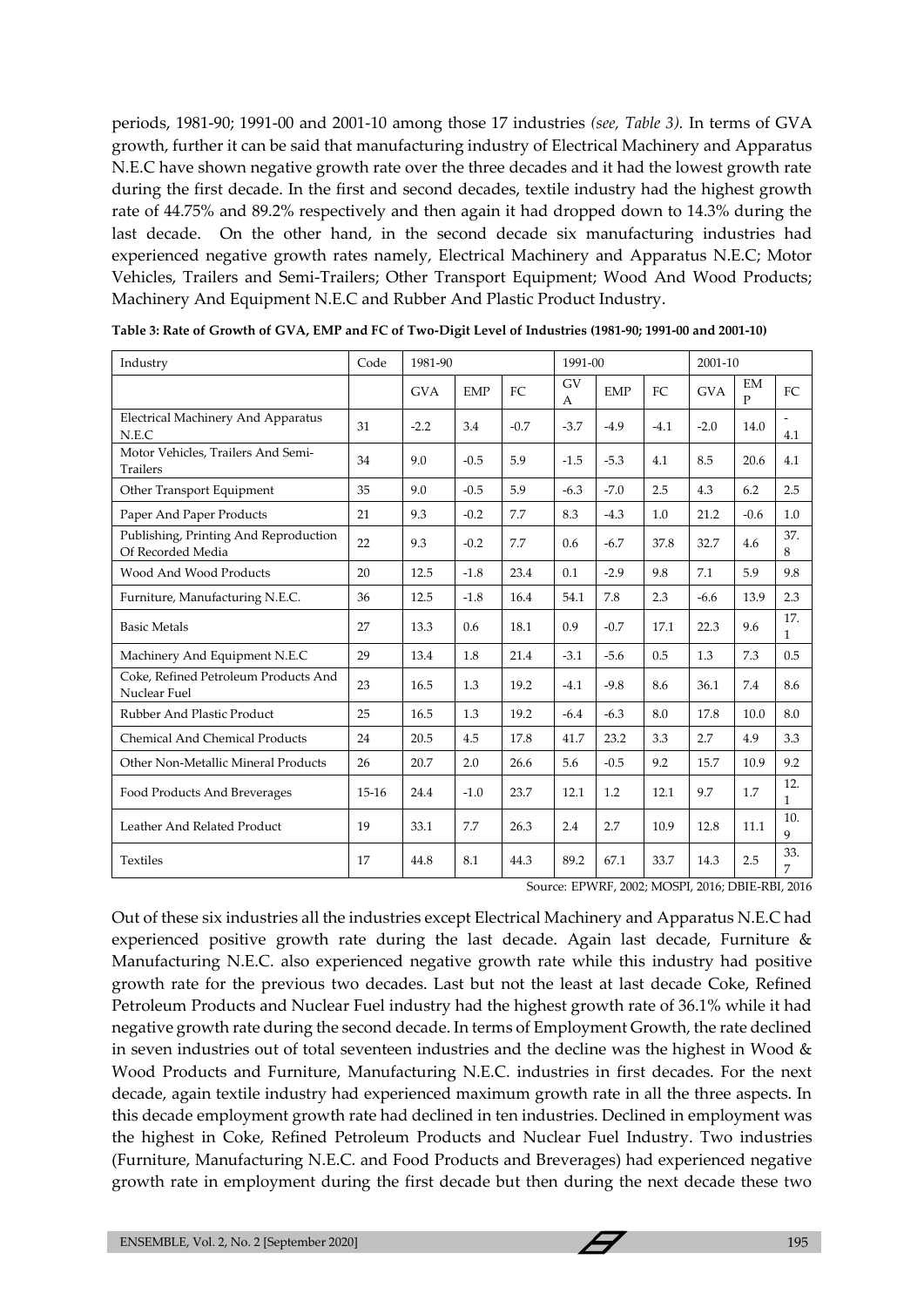industries had improvement in employment growth rate. During the last decade (2001-10) of our analysis only one industry, Paper and Paper Products had declined in employment growth rate while all other industries had positive growth rate. Finally in three decades only Electrical Machinery and Apparatus N.E.C. industry had declined in growth rate in Fixed Capital. Interestingly in first decade growth rate in fixed capital was the highest in Textile Industry (44.3%) while for the next two decade it was the highest for Publishing, Printing and Reproduction of Recorded Media industry, 37.8% *(see, Table 3)*.

Interestingly, the greater correlation coefficient between GVA and Fixed Capital than GVA and Employment, has explored the inclination for the implementation of capital intensive technique in Indian manufacturing sector *(see, Table 4).*

|                             | <b>GVA</b> | EMP        | <b>DO</b> |
|-----------------------------|------------|------------|-----------|
| <b>GVA</b>                  | .          |            |           |
| $\ensuremath{\mathrm{EMP}}$ | U.J        | <b>1.L</b> |           |
| $\mathbf{r}$<br>U           | 0.8        | 0.4        | 1.U       |

**Table 4: Correlation Coefficient between GVA, Employment & Fixed Capital**

Source: Authors' estimations

Considering the industry specific share of GVA and share of Employment over the period 1981 to 2010, it has been found that Coke, Refined Petroleum Products and Nuclear Fuel industry (15.39%) followed by Basic Metals (11.42%) and Chemical and Chemical products (11.36%) performed well. Share in employment was the highest in Food Products and Beverages industry (22.5%). Wood and Wood Products industry was lowest in terms of GVA and employment shares, 0.27% & 0.9% *(see, Table 5)* respectively.

|  |  | Table 5: Share in GVA and employment in two digit industries, 1981-2010 |
|--|--|-------------------------------------------------------------------------|
|--|--|-------------------------------------------------------------------------|

| Industries                                              | Industries<br>(NIC-98) | Share in<br>$GVA$ $%$ | Share in<br>EMP $(\% )$ |
|---------------------------------------------------------|------------------------|-----------------------|-------------------------|
| Wood And Wood Products                                  | 20                     | 0.27                  | 0.9                     |
| Leather And Related Product                             | 19                     | 0.71                  | 1.7                     |
| Furniture, Manufacturing N.E.C.                         | 36                     | 0.75                  | 1.6                     |
| Publishing, Printing And Reproduction Of Recorded Media | 22                     | 3.19                  | 3.0                     |
| Paper And Paper Products                                | 21                     | 3.52                  | 3.3                     |
| Other Transport Equipment                               | 35                     | 3.59                  | 5.0                     |
| Electrical Machinery And Apparatus N.E.C                | 31                     | 4.48                  | 4.6                     |
| Motor Vehicles, Trailers And Semi-Trailers              | 34                     | 4.66                  | 6.0                     |
| Other Non-Metallic Mineral Products                     | 26                     | 5.49                  | 6.6                     |
| <b>Textiles</b>                                         | 17                     | 6.77                  | 9.1                     |
| Rubber And Plastic Product                              | 25                     | 8.66                  | 6.3                     |
| Machinery And Equipment N.E.C                           | 29                     | 9.68                  | 9.2                     |
| Food Products And Beverages                             | $15-16$                | 10.07                 | 22.5                    |
| Chemical And Chemical Products                          | 24                     | 11.36                 | 6.7                     |
| <b>Basic Metals</b>                                     | 27                     | 11.42                 | 8.6                     |
| Coke, Refined Petroleum Products And Nuclear Fuel       | 23                     | 15.39                 | 4.9                     |

Source: EPWRF, 2002; MOSPI-2016

Industries like, Food Products and Beverages, Textiles and Other Non-Metallic Mineral Products etc. industries exhibit their higher share in value added than in employment by lying below the 45o diagonal line of Share of GVA & Employment reference frame *(see Fig. 1)*.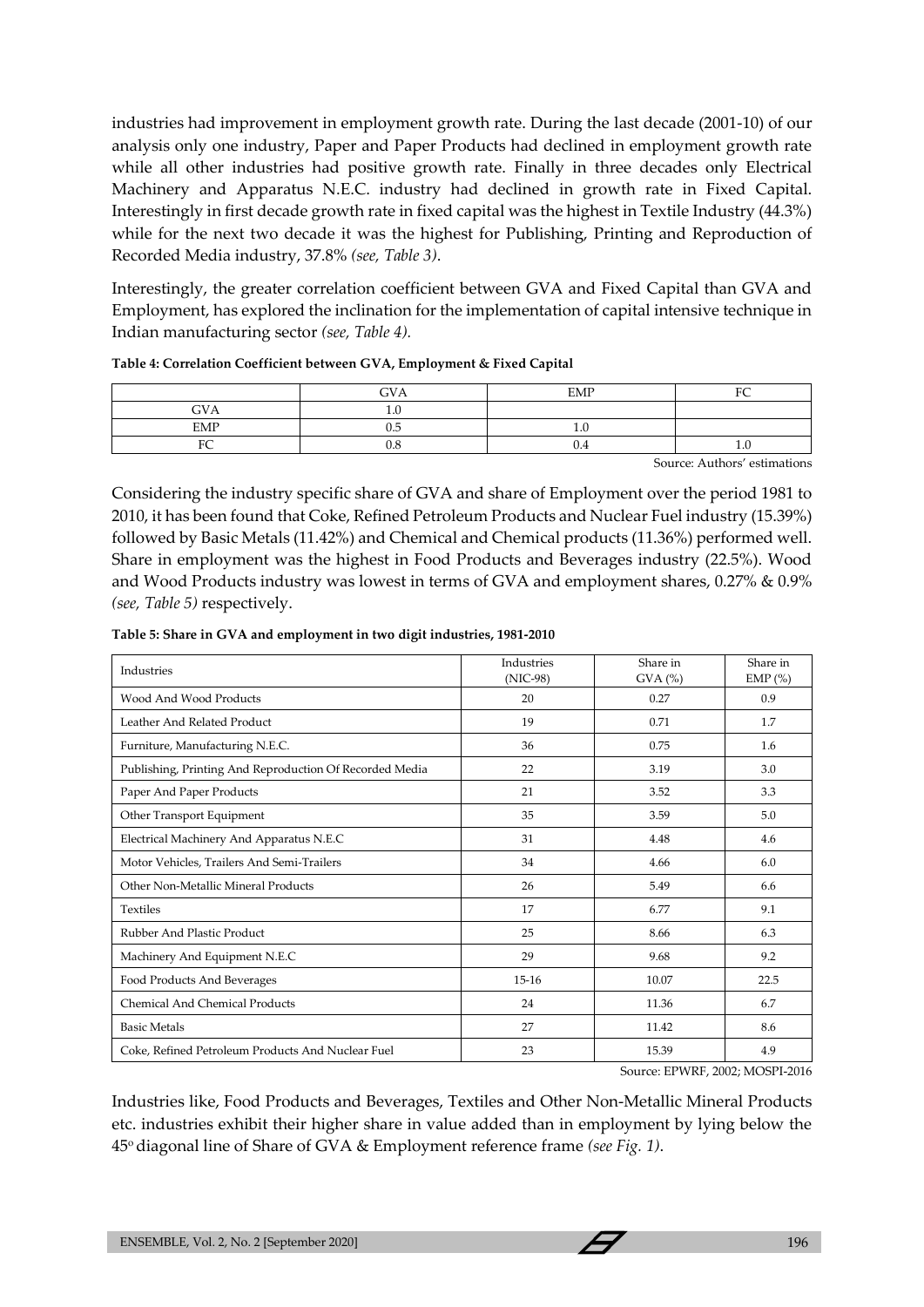Other three industries are also lying below the diagonal line such as Publishing, Printing and Reproduction of Recorded Media, Paper & Paper Products and Rubber and Plastic Product etc. The calculated average growth rate for all the industries for the period 1981-1995 was 10.16% while it has surprisingly declined to only 5.22% for the next period 1996-2010. Growth of all the industries varied widely across the industries and it also varied within the same industry across the periods.

Average growth rate of gross value added for the period 1981-1995 has drawn in the X-axis and average growth rate of gross value added for the next fifteen years, 1996-2010, has been shown in the Y-axis in *Fig. 2*.

The growth rate of the two fifteen year periods coincide with each other at the point (10.16, 5.22) and divide the diagram into four subsectors. The industries which are placed in the *first quadrant* exhibit above average growth in GVA for both periods. The industries placed in the *second quadrant* actually performed better in the second period than first period. *Third quadrant* exhibits those industries which did not perform well in both periods. The industries placed in *fourth quadrant* performed above average in first periods but drop down below in second period. Four industries namely, *Manufacture of Paper and Paper Products (NIC98-21), Manufacture of Publishing, Printing and Reproduction of Recorded Media (NIC98-22), Manufacture of other Non-Metallic Mineral Products (NIC98-26)* and *Manufacture of Basic metals (NIC98-27)* are emerging industries which are performing well in post globalization period rather than pre.

*Now the first question is, are they performing well in terms of GVA by adopting more efficient technique in post reform period? If yes, then the next question is, are they allocate there resources efficiently after achieving the technical efficiency?* In the next section Firm Level Technical Efficiency Analysis of these four industries will be carried out at the two time points in post reform era for assessing their improvement in terms of technical efficiency.

## **3.0 Firm Level Technical Efficiency Analysis for Selected Industries: A Stochastic Frontier (SFA) Approach:**

## *3.1. Two Selected Time Points in Post Reform Era for SFA Analysis:*

In this section Stochastic Frontier Production Function (SFPF) technique has been adopted for estimating the technical efficiency by using disaggregated unit level ASI data for the year 2003-04 and 2008-09 of four selected industries.

## *3.2. Methodology of Technical Efficiency Estimation Using Stochastic Frontier Production Function (SFPF):*

In general, SFPF considers the following specification of the production function: suppose there are *k* inputs (*X1, X2, …., Xk*), indexed by *j*, needed to produce a single output *Y* and there are *N* producing units indexed by *i*. The production frontier model may be written as:

$$
\hat{Y}_i = f(X_i; \beta)
$$

Equation (1)

Here  $\hat{Y}_i$  is the maximum output of producer *i*,  $f(X_i; \beta)$  is the production frontier,  $X_i$  is the vector of *k* inputs and *β* is the corresponding technology parameters. The actual production level will be represented as:

 $Y_i = f(X_i; \beta)\mu$  .............. Equation (2), with  $\mu$  representing TE.

By presuming a TRANSLOG functional form equation (1) can be written as a log-linear form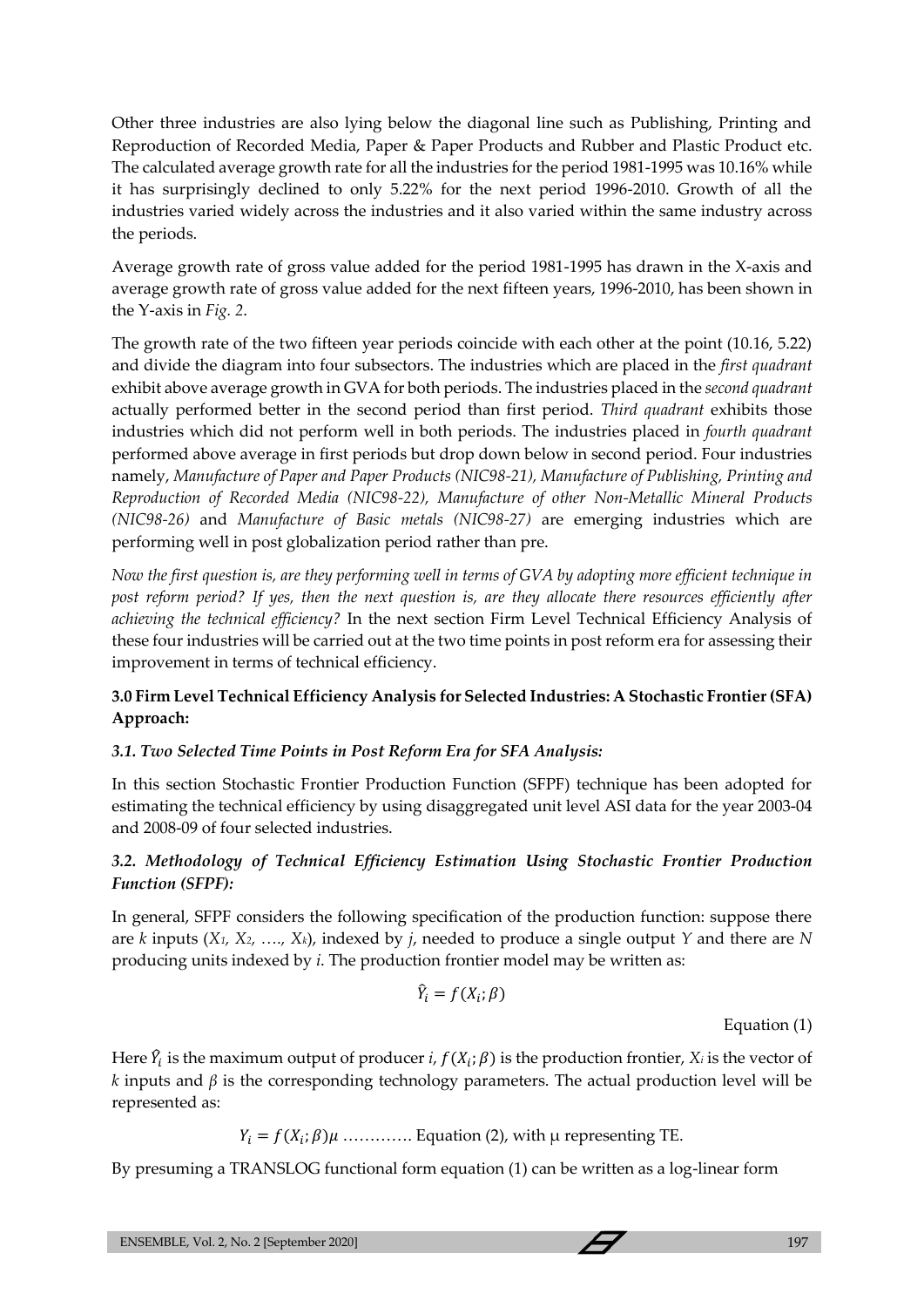$$
\ln f(X_i; \beta) = \beta_0 + \sum_{j=1}^k \beta_j \ln X_{ji} + \sum_{j=1}^k \frac{\beta_{jj}}{2} [\ln X_{ji}]^2 + \sum_{j,l=1}^k \beta_{jl} [\ln X_{jl}] [\ln X_{li}]
$$

Equation (3)

Denoting ( $\ln X_{ji}$ ) as  $x_{ji}$  and ( $\ln Y_i$ ) as  $y_i$ , the logarithm of observed output can be written as

$$
y_i = \beta_0 + \sum_{j=1}^k \beta_j x_{ji} + \sum_{j=1}^k \frac{\beta_{jj}}{2} x_{ji}^2 + \sum_{j,l=1}^k \beta_{jl} x_{ji} x_{li} - u_i
$$

Equation (3/ )

Here *u<sup>i</sup>* is the index of technical inefficiency of the *i th* producing unit distributed independently and normally with mean 0 and variance  $\sigma_u^2$ . Thus it should be assumed that  $u_i \geq 0$  for each *i* to ensure  $Y_i \leq f(X_i; \beta)$  as for a particular vector of inputs the observed level of corresponding output for any firm cannot exceed the frontier. Therefore the distance CC/ (Fig. 3) would imply the TE and *u<sup>i</sup>* is the technical inefficiency that yields an estimate of TE for each producer *i*.

Thus the specification of distribution is needed for this one sided inefficiency error component [in view of the fact that  $TE_i = exp(-u_i)$ . This can follow different alternative specifications like exponential distribution, truncated normal distribution, gamma distribution or half-normal distribution. Here, *ui* is distributed independently and normally with mean 0 and variance  $\sigma_u^2$ , truncated at zero i.e.  $u_i \sim i$ id N<sup>+</sup> (0,  $\sigma_u^2$ ). Though  $u_i$  is capturing the extent of technical inefficiency, in this deterministic frame there is no scope to accommodate the possibility of random fluctuations in production those are beyond the control of any individual producer. As proposed by Aigner et. al. (1977) and Meeusen and Van Den Broeck (1977), the SFPF is able to capture these unobserved random factors provided an independent random term *v* is incorporated in the production frontier itself. This *v* would be independently and identically normally distributed with, 0 mean and constant variance  $\sigma_v^2$ . By adding this random error term *v* to the non-negative variable *u* and assuming them to be uncorrelated equation (3) can be written as,

$$
y_i = \beta_0 + \sum_{j=1}^k \beta_j x_{ji} + \sum_{j=1}^k \frac{\beta_{jj}}{2} x_{ji}^2 + \sum_{j,l=1}^k \beta_{jl} x_{ji} x_{li} + (v_i - u_i)
$$

 $y_i = \beta_0 + \sum_{j=1}^k \beta_j x_{ji} + \sum_{j=1}^k \frac{\beta_{jj}}{2}$ 2  $\sum_{j=1}^{k} \beta_j x_{ji} + \sum_{j=1}^{k} \frac{\rho_{jj}}{2} x_{ji}^2 + \sum_{j,l=1}^{k} \beta_{jl} x_{ji} x_{li} + \varepsilon_i$ 

Equation (4/ )

Equation (4)

Thus,

$$
TE_i = \exp(-u_i) = \left[\frac{Y_i}{f(X_i;\beta)\exp(v_i)}\right]
$$

Equation (5)

The joint density of *u* & *v* is:

 $f(u, v) = \frac{2}{2\pi\epsilon}$  $\frac{2}{2\pi\sigma_u\sigma_v} \exp\left\{-\frac{u^2}{2\sigma_v^2}\right\}$  $rac{u^2}{2\sigma_u^2} - \frac{v^2}{2\sigma_v^2}$  $\frac{v}{2\sigma_v^2}$ 

Equation (6)

Since  $v = (\varepsilon + u)$ , the joint density for u and  $\varepsilon$  is:

$$
f(u,\varepsilon) = \frac{2}{2\pi\sigma_u\sigma_v} \exp\left\{-\frac{u^2}{2\sigma_u^2} - \frac{(\varepsilon + u)^2}{2\sigma_v^2}\right\}
$$

Equation (6/ )

ENSEMBLE, Vol. 2, No. 2 [September 2020] 198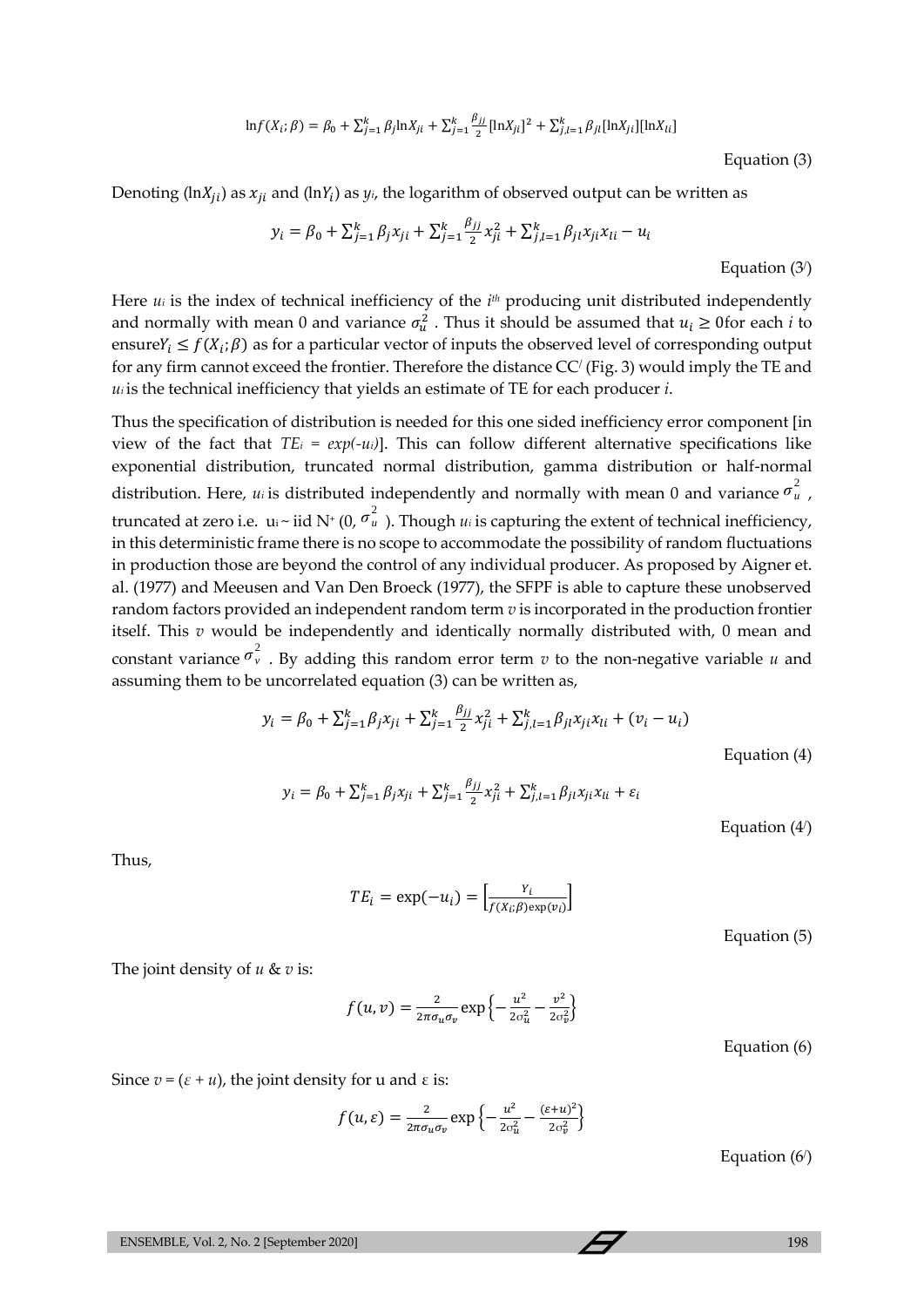The marginal density of  $\varepsilon$  is:

$$
f(\varepsilon) = \int_0^\infty f(u, \varepsilon) du
$$

$$
= \frac{2}{\sqrt{2\pi}\sigma} \Big[ 1 - \Phi\left(\frac{\varepsilon \lambda}{\sigma}\right) \Big] \exp\left\{-\frac{\varepsilon^2}{2\sigma^2}\right\} = \frac{2}{\sigma} \varphi\left(\frac{\varepsilon}{\sigma}\right) \Phi\left(-\frac{\varepsilon \lambda}{\sigma}\right)
$$

Equation (7)

where: 
$$
\sigma = (\sigma_u^2 + \sigma_v^2)^{1/2}
$$
 and  $\lambda = \frac{\sigma_u}{\sigma_v}$ 

The log-likelihood function of the sample of N firms is:

$$
\ln L = CONS - N \ln \sigma + \sum_{i=1}^{N} \ln \Phi \left( -\frac{\varepsilon_{i} \lambda}{\sigma} \right) - \frac{1}{2\sigma^{2}} \sum_{i=1}^{N} \varepsilon_{i}
$$

Equation (8)

The conditional distribution of *u*|*ε* is:

$$
f(u|\varepsilon) = \frac{f(u,\varepsilon)}{f(\varepsilon)}
$$

$$
= \frac{1}{\sqrt{2\pi}\sigma} \exp\left\{-\frac{(u-\mu)^2}{2\sigma^2}\right\} \left[1 - \Phi\left(-\frac{\mu}{\sigma}\right)\right]
$$

Equation (9)

where: 
$$
\mu = -\frac{\varepsilon \sigma_u^2}{\sigma^2} \wedge \sigma^2 = \frac{\sigma_u^2 \sigma_v^2}{\sigma^2}
$$

Estimated technical efficiency of the ith production unit:

$$
TE_i = E(\exp\{-u_i\}|\varepsilon_i)
$$

$$
= \left[\frac{1-\Phi(\sigma-\mu_i\sigma)}{1-\Phi(-\mu_i\sigma)}\right] \exp\left\{-\mu_i + \frac{1}{2}\sigma^2\right\}
$$

Equation (10)

#### *3.3. Inputs & Output Variable Selection and Explicit Form of Estimated Production Function:*

The input-output variables have been constructed according to Bhandari and Maiti (2007) from 5 digit level disaggregated unit level data of ASI. The variable structure is given below:

- **Output**: The total ex-factory value of products and by-products produced by the firm during the year in question (to be denoted by OUT).
- **Intermediate Inputs:** The nominal value of inputs (addition of indigenous and imported ones, including power, fuels etc.) used by the firm during the year (to be denoted by INTRINP).
- **Capital:** The net value of fixed assets of the firm at the beginning of a year (to be denoted by FA).
- **Labour**: The total number of man-days worked during the year (to be denoted by MDW).

This paper first estimates the TRANSLOG production function and firm level technical efficiency for 2003-04 and 2008-09 assuming that the inefficiency term follows the one-sided half normal distribution [Bandyopadhyay and Majumder (2013)]. In this exercise only those firms are considered which have positive value in every inputs and output. The estimated TRANSLOG production function is expressed in Equation-11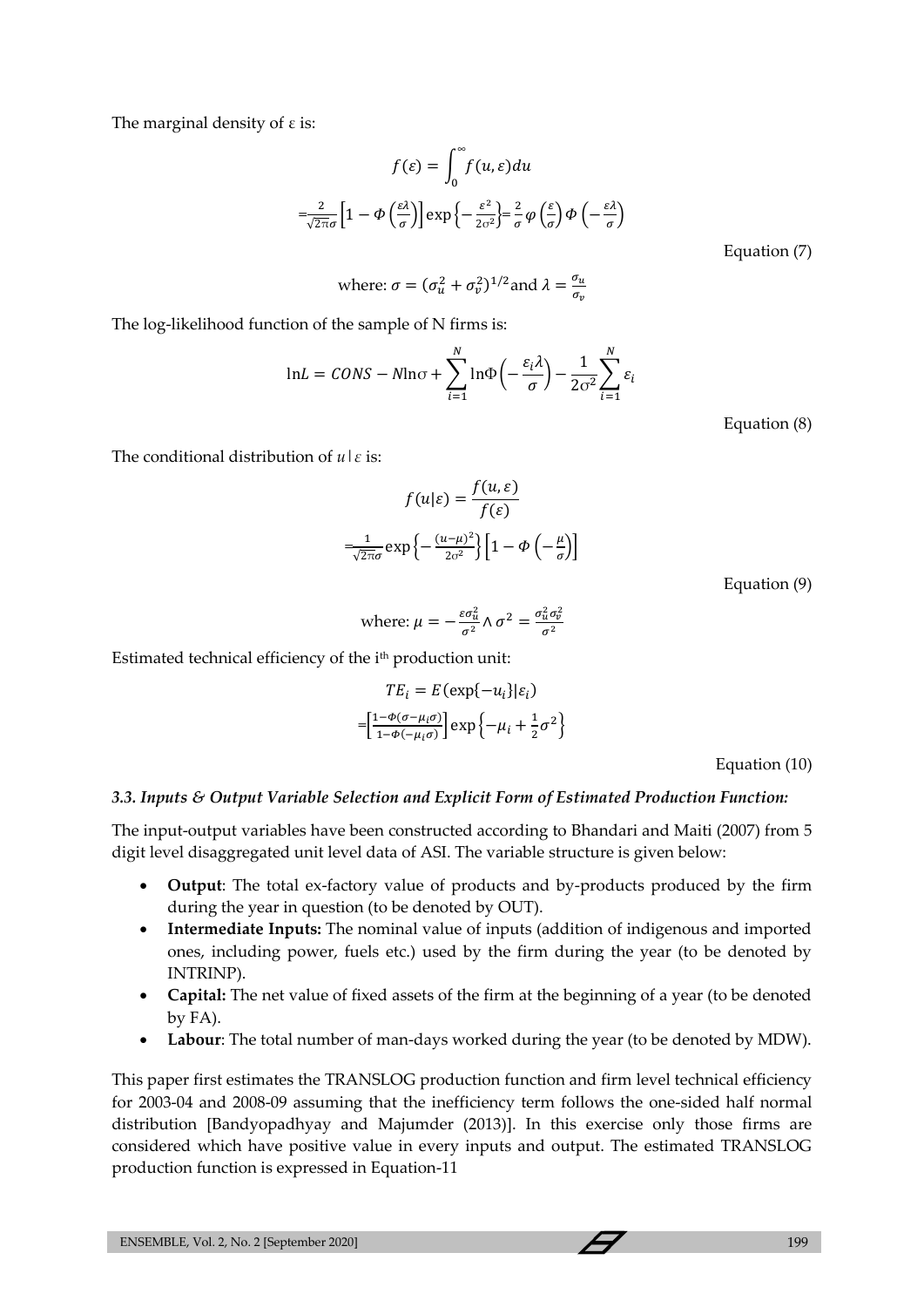$$
\ln(OUT) = \beta_0 + \beta_1 \ln(INTRINP) + \beta_2 \ln(FA) + \beta_3 \ln(MDW) + \frac{1}{2} \beta_{11} [\ln(INTRINP)]^2 +
$$
  
\n
$$
\beta_{12} [\ln(INTRINP) \times \ln(FA)] + \beta_{13} [\ln(INTRINP) \times \ln(MDW)] + \frac{1}{2} \beta_{22} [\ln(FA)]^2 +
$$
  
\n
$$
\beta_{23} [\ln(FA) \times \ln(MDW)] + \frac{1}{2} \beta_{33} [\ln(MDW)]^2 + (v_i - u_i)
$$

Equation (11)

Where:  $v_i \sim IN(0, \sigma_v^2) \forall i \& u_i \sim IID \sim N^+(0, \sigma_u^2) \forall i$ 

In this paper the package *"frontier"* and *"micEcon"* have been used to estimate the translog production frontier and technical efficiency. These two packages have been operated in *R-2.15.1* statistical package. All the statistical estimations and tests have also been performed by syntax of R*-2.15.1* used in Majumder, 2016. The estimated coefficients of the production function have been reported *Table 6 & 7* for the year 2003-04 & 2008-09.

| Coefficient           |               | Paper And Paper Products | Publishing, Printing And<br>Reproduction of Recorded<br>Media |                 | Other Non-Metallic Mineral<br>Products |                 | <b>Basic Metals</b> |                 |
|-----------------------|---------------|--------------------------|---------------------------------------------------------------|-----------------|----------------------------------------|-----------------|---------------------|-----------------|
|                       | Coef.         | P-Value                  | Coef.                                                         | P-Value         | Coef.                                  | P-Value         | Coef.               | P-Value         |
| $\beta_0$             | 3.62809561    | $< 2.2e-16$ ***          | 0.71037425                                                    | 0.55012         | 2.9946955                              | $< 2.2e-16$ *** | 1.88845             | 3.765e-08***    |
| $\beta_1$             | 0.64025244    | 2.585e-16***             | 1.02997407                                                    | 1.913e-06***    | 0.2126764                              | 8.098e-06***    | 0.7242              | $< 2.2e-16$ *** |
| $\beta_2$             | $-0.10214113$ | 0.073903                 | $-0.27230793$                                                 | 0.06051         | $-0.0388745$                           | 0.170545        | 0.03891             | 0.271           |
| $\beta$ <sub>3</sub>  | 0.18682489    | $0.021903*$              | 0.54182086                                                    | 0.07192         | 0.9635187                              | $< 2.2e-16$ *** | 0.17224             | $0.008668$ **   |
| $\beta_{11}$          | 0.00012196    | 0.991654                 | $-0.00560535$                                                 | 0.86268         | 0.0990532                              | $< 2.2e-16$ *** | 0.03073             | 2.520e-05***    |
| $\beta_{12}$          | 0.02289382    | $0.003821$ **            | 0.00059953                                                    | 0.97197         | $-0.0051712$                           | 0.147808        | $-0.0096$           | $0.011836*$     |
| $\beta_{13}$          | $-0.00830606$ | 0.492984                 | $-0.01047775$                                                 | 0.79208         | $-0.095279$                            | $< 2.2e-16$ *** | $-0.0223$           | $0.005157**$    |
| $\beta_{22}$          | $-0.01110753$ | 0.103209                 | 0.00329153                                                    | 0.69836         | 0.0058789                              | $0.007773**$    | 0.00273             | 0.5194          |
| $\beta_{23}$          | $-0.01023793$ | 0.223386                 | 0.02809615                                                    | 0.20911         | 0.0081429                              | 0.065356        | 0.01226             | 0.06503         |
| $\beta$ <sub>33</sub> | 0.01896222    | 0.292422                 | $-0.07937145$                                                 | 0.25052         | 0.0649114                              | $2.598e-09$ *** | 0.01292             | 0.31478         |
| Sigma Sq $(\sigma^2)$ | 0.117023      | $< 2.2e-16$ ***          | 0.99326971                                                    | $< 2.2e-16$ *** | 0.2226291                              | $< 2.2e-16$ *** | 0.1831              | $< 2.2e-16$ *** |
| Gamma $(\gamma)$      | 0.80296105    | $< 2.2e-16$ ***          | 0.81581426                                                    | $< 2.2e-16$ *** | 0.7981306                              | $< 2.2e-16$ *** | 0.8314              | $< 2.2e-16$ *** |
| log likelihood        |               | 52.01243                 |                                                               | -756.9576       |                                        | $-1024.731$     | $-331.1358$         |                 |

Source: Authors' estimation

| Coefficient  |              | Paper And Paper Products | Publishing, Printing And<br>Reproduction of Recorded<br>Media |                |              | Other Non-Metallic Mineral<br>Products | <b>Basic Metals</b> |                 |  |
|--------------|--------------|--------------------------|---------------------------------------------------------------|----------------|--------------|----------------------------------------|---------------------|-----------------|--|
|              | Coef.        | P-Value                  | Coef.                                                         | P-Value        | Coef.        | P-Value                                | Coef.               | P-Value         |  |
| $\beta_0$    | 1.9835276    | $0.0006868$ ***          | 0.20150575                                                    | 0.883164       | 4.6705678    | $< 2.2e-16$ ***                        | 1.32977             | $0.0002969$ *** |  |
| $\beta_1$    | 0.8641771    | $4.336e-16$ ***          | 0.94678163                                                    | $0.000193$ *** | $-0.0369135$ | 0.49123                                | 0.94385             | $< 2.2e-16$ *** |  |
| $\beta_2$    | $-0.2028832$ | $0.0023659$ **           | 0.08555066                                                    | 0.427997       | 0.0415306    | 0.24387                                | $-0.0232$           | 0.55237         |  |
| $\beta_3$    | 0.3163761    | $0.0040784$ **           | 0.25620605                                                    | 0.424399       | 0.9548297    | $< 2.2e-16$ ***                        | 0.00367             | 0.9602          |  |
| $\beta_{11}$ | 0.0040722    | 0.7728856                | $-0.02620809$                                                 | 0.53197        | 0.1289226    | $< 2.2e-16$ ***                        | 0.00481             | 0.53864         |  |
| $\beta_{12}$ | 0.0089464    | 0.2866504                | $-0.00087021$                                                 | 0.964651       | $-0.0230264$ | $1.106e-06$ ***                        | 0.00155             | 0.71751         |  |
| $\beta_{13}$ | $-0.0184334$ | 0.1981653                | 0.04003857                                                    | 0.365233       | $-0.0986286$ | $< 2.2e-16$ ***                        | $-0.015$            | 0.06046         |  |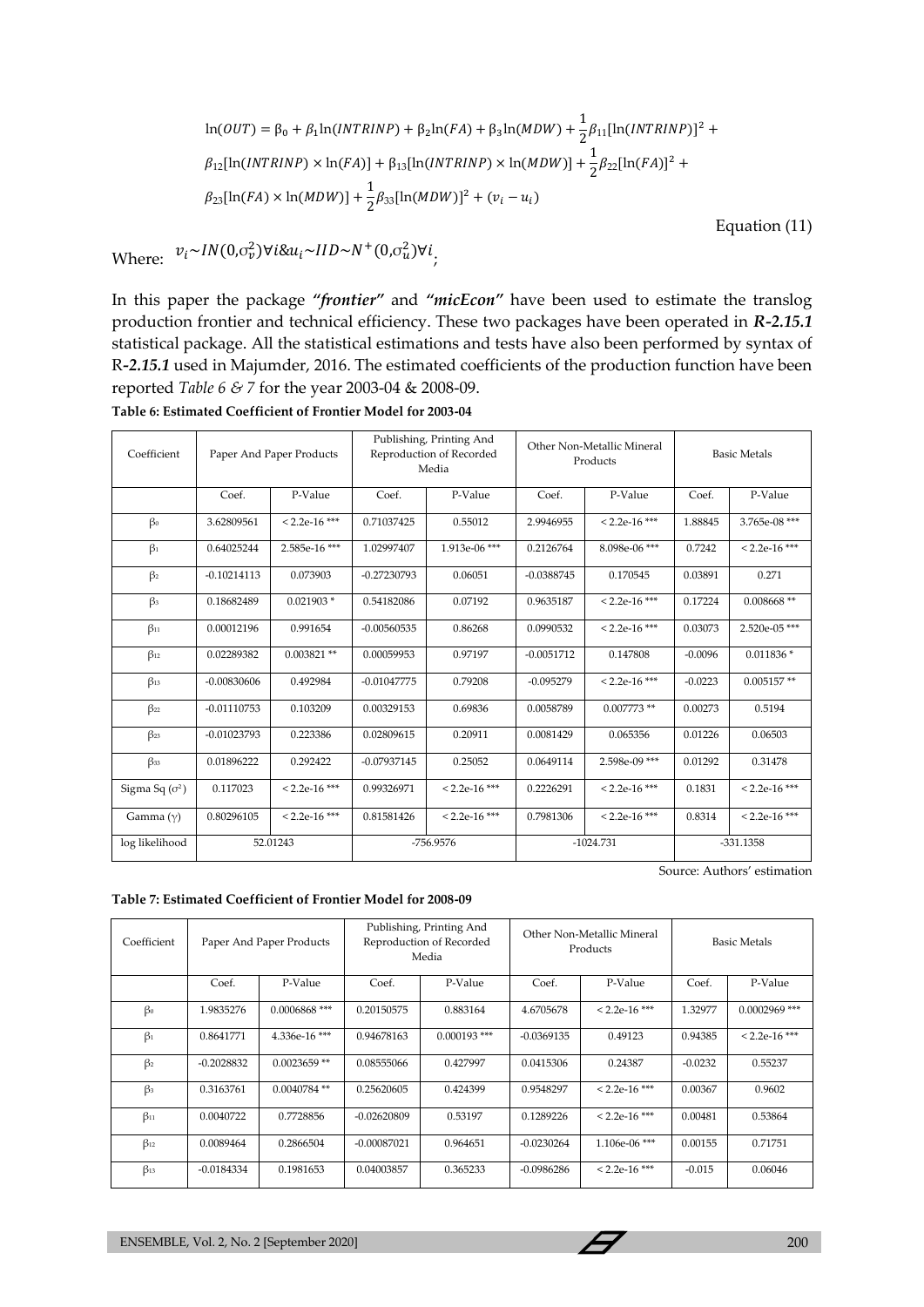| $\beta_{22}$             | 0.0036028 | 0.3301281       | $-0.00125032$ | 0.833106        | 0.0178903   | 7.321e-10***    | $-0.0089$ | $0.0304159*$    |
|--------------------------|-----------|-----------------|---------------|-----------------|-------------|-----------------|-----------|-----------------|
| $\beta_{23}$             | 0.0025201 | 0.7797504       | $-0.00412385$ | 0.892998        | 0.012697    | $0.01935*$      | 0.01741   | $0.0081441$ **  |
| $\beta$ <sub>33</sub>    | 0.0036898 | 0.8796194       | $-0.08335049$ | 0.292338        | 0.0690547   | $4.130e-07$ *** | 0.00597   | 0.62723         |
| Sigma Sq<br>$(\sigma^2)$ | 0.1449174 | $< 2.2e-16$ *** | 1.4165643     | $< 2.2e-16$ *** | 0.2003211   | $< 2.2e-16$ *** | 0.19095   | $< 2.2e-16$ *** |
| Gamma $(\gamma)$         | 0.7035132 | $< 2.2e-16$ *** | 0.91601614    | $< 2.2e-16$ *** | 0.5273902   | $< 2.2e-16$ *** | 0.77808   | $< 2.2e-16$ *** |
| log<br>likelihood        |           | $-144.1212$     | -575.1086     |                 | $-1164.086$ |                 |           | -511.5114       |

Source: Authors' estimation

In the following tables  $\beta$  coefficients represent the impact of each independent variable on the dependent variable. It could be seen that other than Publishing, Printing and Reproduction of Recorded Media for all other three industries almost all variables are statistically significant for

both the time period. Parameter  $\sigma^2$  is  $(\sigma_u^2+\sigma_v^2)$  and it represents total variability of output. The parameter  $\gamma$ , i.e.,  $\sigma^2_u$  /(  $\sigma^2_u$  +  $\sigma^2_v$  ), measured the proportion of the total variability in output (across firms with the same input quantities) due to variation in TE alone and the estimated value of  $\gamma$ clearly indicates that for both these two years the entire part of such variability is due to variation in TE.

## *3.4. Results & Analysis:*

In this subsection an analysis has been done based on estimated technical efficiency of selected four industries for two selected years (2003-04 & 2008-09). But before going to final analysis through technical efficiency score, one has to primarily asses the customary behavior of the considering function by some standard production function related test.

It is quite possible that some of the inputs are unimportant. The importance of each input in producing the output can be judged by checking the statistical significance of the parameters associated with the input variables in terms of likelihood ratio test. If the null hypothesis of insignificant input is rejected at a higher level of confidence, then the importance of the input gets statistically established. The likelihood ratio test is also used to determine the exact functional form of production frontier. The results of our study are summarized in *Table 8 & 9*.

|  |  | Table 8: Generalized Likelihood Ratio Test on Frontier Model for 2003-04 |
|--|--|--------------------------------------------------------------------------|
|--|--|--------------------------------------------------------------------------|

|                                                                                                   | Estimated Value of Generalized Log Likelihood Ratio Statistics |                             |            |                                                               |                                               |                    |                     |                     |  |
|---------------------------------------------------------------------------------------------------|----------------------------------------------------------------|-----------------------------|------------|---------------------------------------------------------------|-----------------------------------------------|--------------------|---------------------|---------------------|--|
| Null Hypothesis                                                                                   |                                                                | Paper and Paper<br>Products |            | Publishing, Printing And<br>Reproduction of Recorded<br>Media | Other Non-Metallic<br><b>Mineral Products</b> |                    | <b>Basic Metals</b> |                     |  |
|                                                                                                   | Chi<br>Square                                                  | P-Val                       | Chi Square | P-Val                                                         | Chi<br>Square                                 | P-Val              | Chi<br>Square       | P-Val               |  |
| No Intermediate Input<br>(H <sub>0</sub> : $\beta_1 = \beta_{11} = \beta_{12} = \beta_{13} = 0$ ) | 2866.8                                                         | $< 2.2e-16$<br>***          | 736.23     | $< 2.2e-16$ ***                                               | 6814.1                                        | $< 2.2e-16$<br>*** | 5383.7              | $< 2.2e-16$<br>***  |  |
| No Fixed Assets<br>(H <sub>0</sub> : $\beta_{2} = \beta_{12} = \beta_{22} = \beta_{23} = 0$ )     | 11.271                                                         | $0.02368*$                  | 9.2018     | 0.05625                                                       | 79.059                                        | 2.756e-16<br>***   | 38.063              | 1.087e-<br>$07***$  |  |
| No Mandays<br>(H <sub>0</sub> : $\beta_{3} = \beta_{13} = \beta_{23} = \beta_{33} = 0$ )          | 40.962                                                         | 2.737e-<br>$08***$          | 6.2975     | 0.178                                                         | 1553.3                                        | $< 2.2e-16$<br>*** | 144.82              | $< 2.2e-16$<br>***  |  |
| Cobb-Douglas Function                                                                             | 48.151                                                         | 1.102e-<br>$08***$          | 8.3628     | 0.2127                                                        | 523.61                                        | $< 2.2e-16$<br>*** | 30.124              | 3.723e-<br>$0.5***$ |  |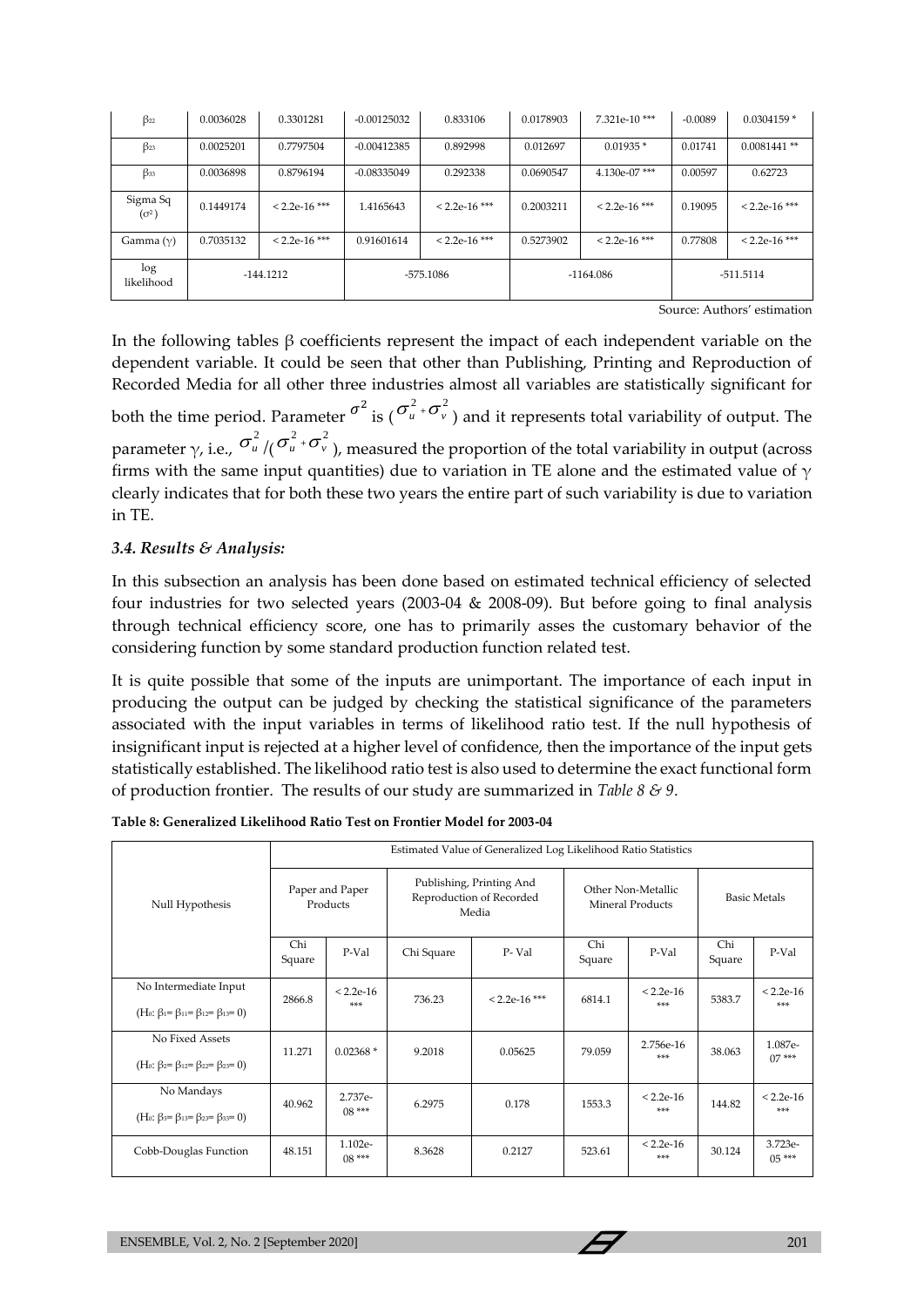| (H <sub>0</sub> : $\beta_{11} = \beta_{12} = \beta_{13} = \beta_{21} = \beta_{22} =$ |  |  |  |  |
|--------------------------------------------------------------------------------------|--|--|--|--|
| $\beta_{23} = \beta_{33} = 0$                                                        |  |  |  |  |

Source: Authors' estimation

| Table 9: Generalized Likelihood Ratio Test on Frontier Model for 2008-09 |  |  |  |
|--------------------------------------------------------------------------|--|--|--|
|--------------------------------------------------------------------------|--|--|--|

|                                                                                                                       | Estimated Value of Generalized Log Likelihood Ratio Statistics |                 |                                                               |             |                                               |                 |                     |             |  |
|-----------------------------------------------------------------------------------------------------------------------|----------------------------------------------------------------|-----------------|---------------------------------------------------------------|-------------|-----------------------------------------------|-----------------|---------------------|-------------|--|
| Null Hypothesis                                                                                                       | Paper and Paper<br>Products                                    |                 | Publishing, Printing<br>And Reproduction of<br>Recorded Media |             | Other Non-Metallic<br><b>Mineral Products</b> |                 | <b>Basic Metals</b> |             |  |
|                                                                                                                       | Chi<br>Square                                                  | P-Val           | Chi<br>Square                                                 | P-Val       | Chi<br>Square                                 | P-Val           | Chi Square          | P-Val       |  |
| No Intermediate Input                                                                                                 |                                                                | $< 2.2e-16$ *** | 499.28                                                        | $< 2.2e-16$ | 4804.3                                        | $< 2.2e-16$ *** | 5598.4              | $< 2.2e-16$ |  |
| (H <sub>0</sub> : $\beta_1 = \beta_{11} = \beta_{12} = \beta_{13} = 0$ )                                              | 2084.3                                                         |                 |                                                               | ***         |                                               |                 |                     | ***         |  |
| No Fixed Assets                                                                                                       | 20.809                                                         | 0.0003455       | 1.4512                                                        | 0.8353      | 120.99                                        | $< 2.2e-16$ *** | 34.943              | 772e-07***  |  |
| (H <sub>0</sub> : $\beta_{2} = \beta_{12} = \beta_{22} = \beta_{23} = 0$ )                                            |                                                                |                 | ***                                                           |             |                                               |                 |                     |             |  |
| No Mandays                                                                                                            | 35.488                                                         | 3.688e-07       | 4.7609                                                        | 0.3127      | 872.54                                        | $< 2.2e-16$ *** | 107.32              | $< 2.2e-16$ |  |
| (H <sub>0</sub> : $\beta_{3} = \beta_{13} = \beta_{23} = \beta_{33} = 0$ )                                            |                                                                | ***             |                                                               |             |                                               |                 |                     | ***         |  |
| Cobb-Douglas Function                                                                                                 |                                                                | 0.0001276       |                                                               |             |                                               |                 |                     | 0.0002276   |  |
| (H <sub>0</sub> : $\beta_{11} = \beta_{12} = \beta_{13} = \beta_{21} = \beta_{22} =$<br>$\beta_{23} = \beta_{33} = 0$ | 27.292                                                         | ***             | 4.0329                                                        | 0.6722      | 436.31                                        | $< 2.2e-16$ *** | 25.948              | ***         |  |

Source: Authors Estimation

It has been found that all the inputs are statistically important to construct the production frontier for all two years except Publishing, Printing and Reproduction of Recorded Media where only intermediate inputs shown its significance. The TRANSLOG form which has been considered here is the ideal one because the Cobb-Douglas form was rejected in terms of the likelihood ratio test. However, again Publishing, Printing and Reproduction of Recorded Media is behaving differently by accepting Cobb Douglas form for both the year. To check the regularity of the production function, i.e., the properties of weak monotonicity and quasi concavity needs to be checked i.e., the output should not reduce after applying greater amount of any relevant input, or in other words, the output elasticity of input should be non-negative for all relevant inputs. Again for the quasi concavity of the production function to hold one needs to verify the second order conditions of efficient production. That would be ensured by the semi definiteness of the bordered Hessian matrix with respect to inputs for each observation. The year wise percentages of firm satisfying these two conditions are given in *Table 10*.

|                                                            |                | 2003-04              |                    | 2008-09              |                    |  |
|------------------------------------------------------------|----------------|----------------------|--------------------|----------------------|--------------------|--|
| Industries                                                 | Firms          | Weak<br>Monotonicity | Ouasi<br>Concavity | Weak<br>Monotonicity | Ouasi<br>Concavity |  |
|                                                            | Total          | 1183                 | 1183               | 1036                 | 1036               |  |
| Paper and Paper Products                                   | Satisfying     | 907                  | 1020               | 925                  | 886                |  |
|                                                            | Percentage (%) | 76.67                | 86.22              | 89.29                | 85.52              |  |
| Publishing, Printing and<br>Reproduction of Recorded Media | Total          | 737                  | 737                | 524                  | 524                |  |
|                                                            | Satisfying     | 479                  | 570                | 440                  | 476                |  |
|                                                            | Percentage (%) | 64.99                | 77.74              | 83.97                | 90.84              |  |
| Other Non-Metallic Mineral<br>Products                     | Total          | 3599                 | 3599               | 2876                 | 2876               |  |
|                                                            | Satisfying     | 3413                 | 3060               | 2634                 | 2159               |  |
|                                                            | Percentage (%) | 94.83                | 85.02              | 91.87                | 75.31              |  |
| <b>Basic Metals</b>                                        | Total          | 2089                 | 2089               | 2322                 | 2322               |  |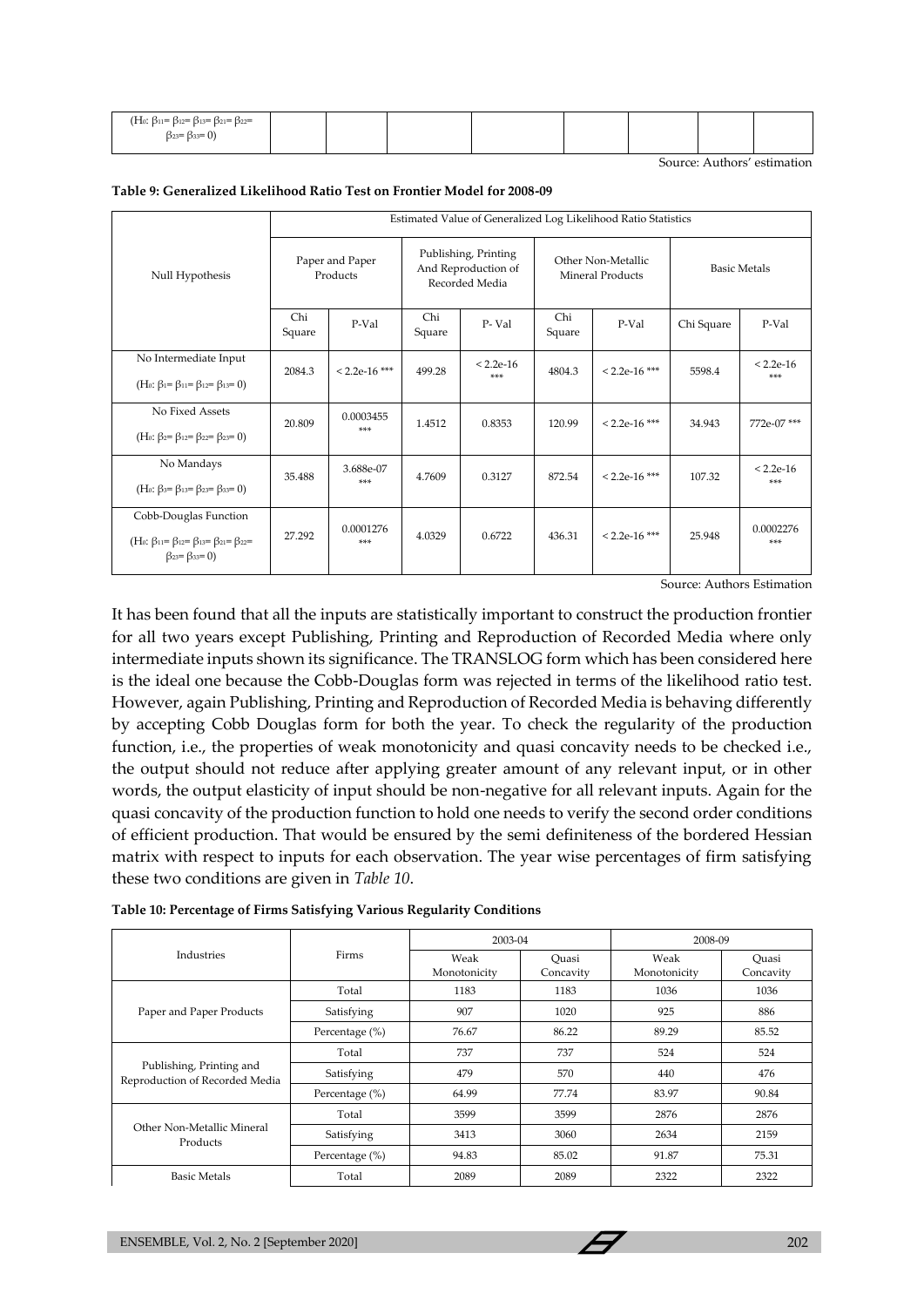| Satisfying     | 2075  | 2009  | 2207  | בררר<br>2223 |
|----------------|-------|-------|-------|--------------|
| Percentage (%) | 99.33 | 96.17 | 95.05 | 85.11        |

Source: Authors' estimation

It has been found that more than 75% observation satisfying the weak monotonicity and 85% observation satisfying quasi concavity condition for two years. Interestingly, the function behaved more formally in 2008-09 rather than 2003-04.

Finally, in terms of technical efficiency it has been found that, except Publishing, Printing and Reproduction of Recordable Media, other three industries continuously perform well in both the time periods. The average technical efficiency scores was more than 70% for all three industries in two selected periods *(see Table 11)*.

| <b>Statistics</b> | Year    | Paper and<br>Paper Products | Publishing, Printing and<br>Reproduction of<br>Recorded Media | Other Non-<br>Metallic<br>Mineral<br>Products | <b>Basic Metals</b> |
|-------------------|---------|-----------------------------|---------------------------------------------------------------|-----------------------------------------------|---------------------|
| Mean              | 2003-04 | 0.813                       | 0.569                                                         | 0.753                                         | 0.773               |
|                   | 2008-09 | 0.804                       | 0.526                                                         | 0.792                                         | 0.776               |
| Median            | 2003-04 | 0.825                       | 0.614                                                         | 0.766                                         | 0.794               |
|                   | 2008-09 | 0.813                       | 0.568                                                         | 0.798                                         | 0.786               |
| <b>SD</b>         | 2003-04 | 0.09                        | 0.168                                                         | 0.11                                          | 0.113               |
|                   | 2008-09 | 0.08                        | 0.192                                                         | 0.069                                         | 0.093               |
|                   | 2003-04 | $-3.474$                    | $-0.989$                                                      | $-2.275$                                      | $-2.732$            |
| <b>Skewness</b>   | 2008-09 | $-4.313$                    | $-0.775$                                                      | $-3.926$                                      | $-3.49$             |
|                   | 2003-04 | 23.172                      | 3.763                                                         | 12.274                                        | 13.651              |
| Kurtosis          | 2008-09 | 32.084                      | 3.18                                                          | 30.755                                        | 23.157              |

**Table 11: Summery Statistics of Estimated Technical Efficiency**

Source: Authors' estimation

The median was continuously higher than mean indicating negatively skewed distribution of efficiency scores. It is actually exhibiting the concentration of the efficient firms at the higher end *(see Fig. 4)*.

Therefore, it has been explored that the three selected industries among four, those are statistically performing well in post reform era, achieved technical efficiency. Since there is not much variation in the behaviour of the selected high-growth industries over the two selected time points, in the next section an attempt would be made to find out the status of economic efficiency of three out of four selected industries by concentrating on the most efficient firms for the year 2008-09 only.

### **4.0 Industry Wise Analysis of Economic Efficiency:**

## *4.1. Selection of Firm for Allocative Efficiency:*

The firms, which have achieved at least 90% technical efficiency in the year 2008-09, are considered as the efficient firms. For the assessment of industry wise allocative efficiency, those firms have only been considered in this exercise. For Paper and Paper Products (NIC98-21; NIC08-17) total 33 firms has been considered as technical efficienct on the basis of only efficiency score but, finally 19 firms have been taken for this industry due to the unavailability of data. Unfortunately Printing and Reproduction of Recorded Media (NIC98-22; NIC08-18) has been dropped for this analysis because of insufficient number of efficient firms. In case of Other Non-Metallic Products (NIC98- 26; NIC08-23) and Other Basic Metals (NIC98-27; NIC24) numbers of technically efficient firms were 42 and 82 respectively. However, considering all required information, representative numbers are finally coming down to 15 for Other Non-Metallic Products and 42 for Other Basic Metal.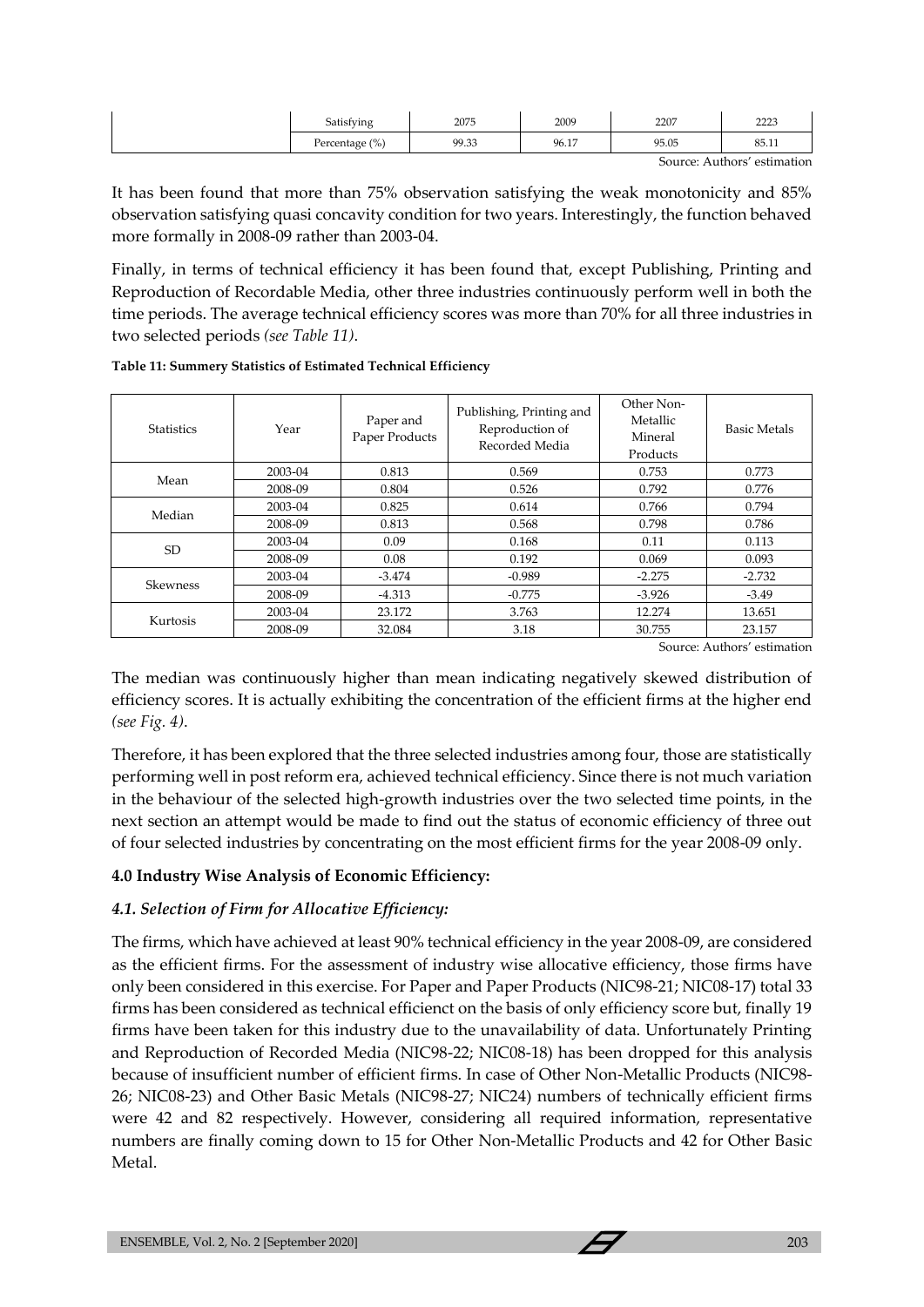**Fig. 1: Scatter between Share of GVA & Share of Employment**



Source: Authors' calculation



Source: Authors' calculation



Source: Authors' drawing



Source: Authors' calculation

**Fig. 2: Growth Rate of GVA for (1981-1995) & (1996-2010)**

**Fig. 3: Technical Efficiency**

**Fig. 4: Histogram of Technical Efficiency**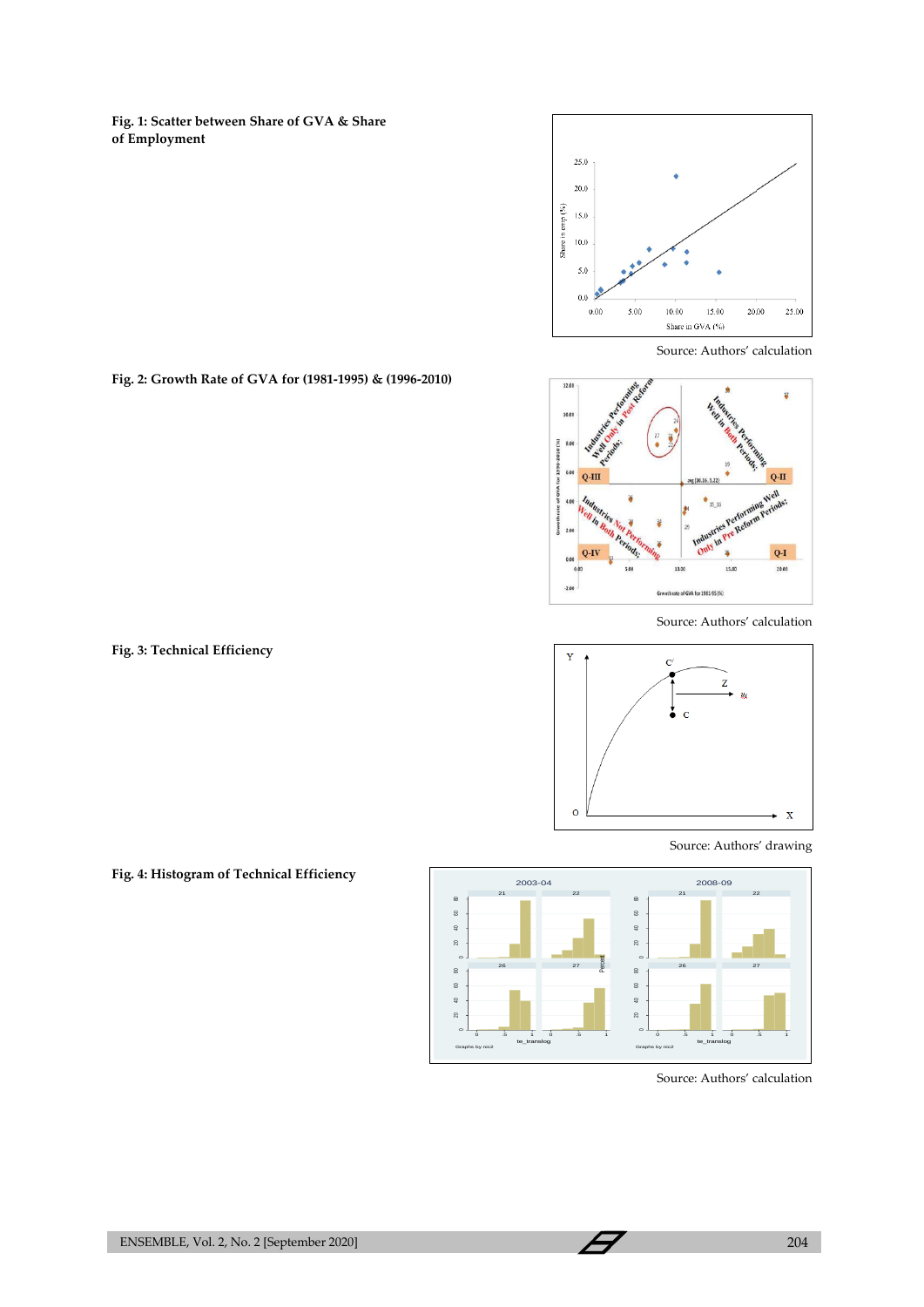**Fig. 5: Iso-quant and Iso-cost in the Presence of Factor Price Disparity**



Source: Toda (1976)

## *4.2. Methodology of Allocative Efficiency Calculation:*

The analysis carried out in the preceding section will equip us to explore the cost-structure of Indian high-growth industries in terms of allocative and therefore economic efficiency in the post reform period. Since the analysis is carried out in the margin only here one needs to estimate the average fixed and average variable costs of production. Here the analysis will mostly follow the methodology developed in Diewert (1971), Toda (1976) and Jha, Murty, Paul & Sahni (1991). In the production process if the production unit is technically efficient then allocative efficiency is achieved by equating the relative marginal factor productivities with the relative factor prices. This equality also guarantees the correspondence between the market price and the shadow price (socially optimal price) of the factors of production. If the actual price relatives are different from this shadow prices, then the disparity indicates the presence of allocative inefficiency. Fig. 5 illustrates the relation of the observed cost to the minimum cost.

The two axes of the figure measure the factor-product ratios. We draw an iso-quant that corresponds with the observed output q. From the point of view of technical efficiency, the observed factor mix V is on this iso-quant. The observed cost is depicted by the iso-cost line C<sup>a</sup> passing V with the slope  $w_1/w_2$ . The minimum cost at V is shown by the broken line C whose slope is equal to  $p_1/p_2$ , the shadow price ratio. At the price ratio  $w_1/w_2$ , cost minimizing production was possible at V\*. So, operating at V instead of V\* shows the extent of allocative inefficiency.

## *4.2.2. Formulation of a Cost Function:*

We will take a generalized Leontief type cost function with an implicit assumption of constant returns to scale (CRS) to verify the presence of economic efficiency in our selected industries. Since the cost of production is a homogeneous function of input prices alone, this CRS assumption will not impose any additional binding constraint on the system. The method to be applied can be illustrated with a simple example of 3-factor Leontief-type cost function, without loss of generality (Toda 1976, Jha, Murty, Paul & Sahni 1991). Since the unit-level ASI data on the selected industries are available on GVA, total emoluments paid to the workers, depreciation, cost of inputs including materials and energy, etc. our model, which consists of one output and three inputs (called capital, labour and material plus energy) will have the following variables:

- $C =$  the unit cost which is minimum with the output level as given;
- $C_a$  = the unit cost as actually observed;
- q = the level of output;
- $k =$  the capital-output ratio;
- l = the labour-output ratio;
- m = the material (including energy)-output ratio;
- $p_1$  = the shadow price of capital, i.e., the socially optimal rental rate;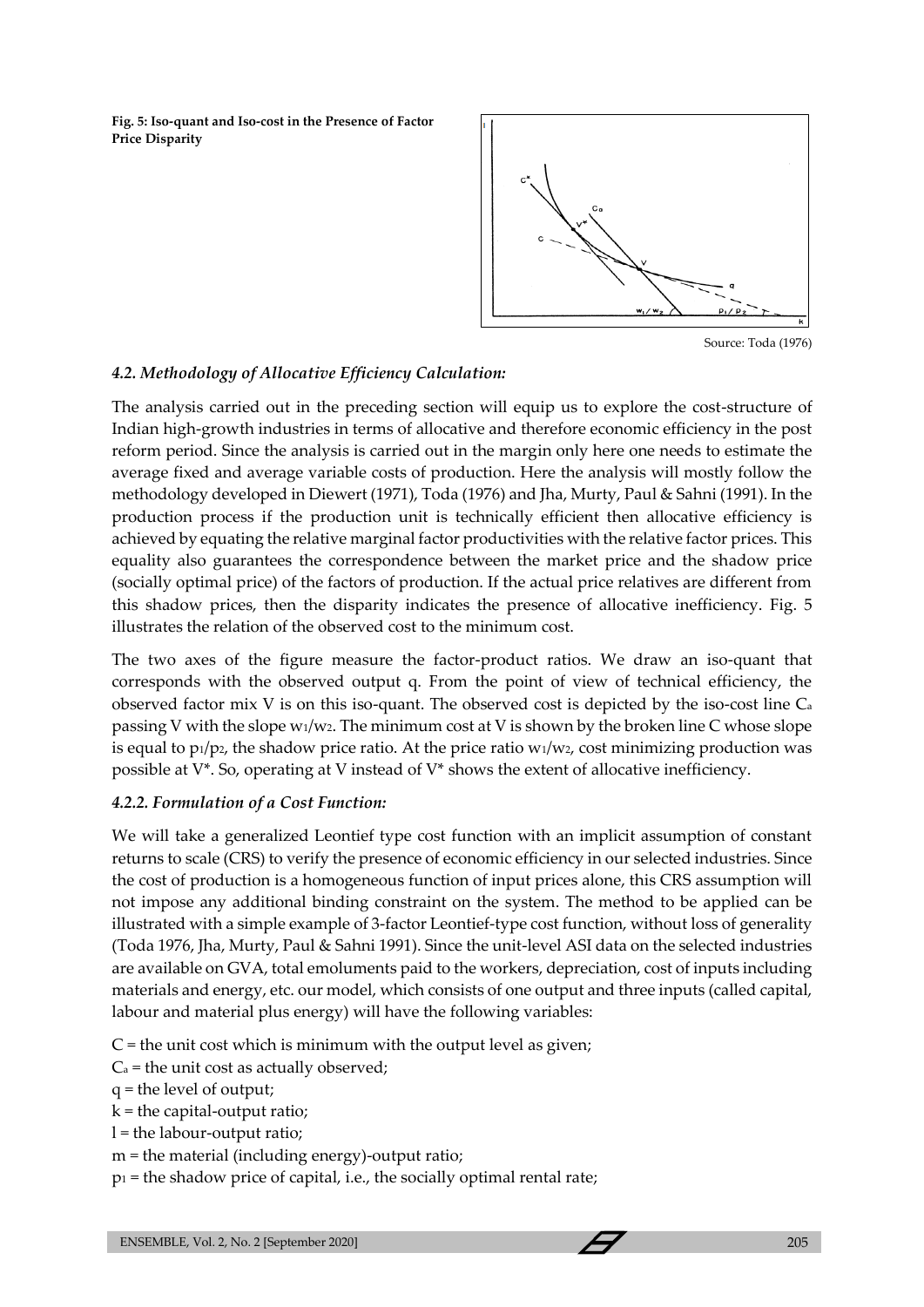$p_2$  = the shadow price of labour, i.e., the socially optimal wage rate;

 $p_3$  = the shadow price of material (+ energy);

 $w_1$  = the market rental rate;

 $w_2$  = the market wage rate;

 $w3$  = the market price of material (+ energy);

We will take only those producing units that are *technologically efficient* when the factors actually in use are on the isoquant that corresponds to the observed output level. From this assumption it follows that the unit cost is minimum if the observed *k, l & m* are evaluated at shadow prices.

$$
C = p_1 k + p_2 l + p_3 m;
$$

Equation (12)

Since, given the technological requirement of inputs, the average cost is a function of input prices alone it has been implicitly assumed that we have constant returns to scale. We take a cost function of generalized Leontief type that states:

$$
C = \sum_{i=1}^{3} \sum_{j=1}^{3} A_{ij} p_i^{1/2} p_j^{1/2}
$$

Equation (13)

$$
C = A_{11}p_1 + A_{22}p_2 + A_{33}p_3 + 2A_{12}p_1^{1/2}p_2^{1/2} + 2A_{13}p_1^{1/2}p_3^{1/2} + 2A_{23}p_2^{1/2}p_3^{1/2}
$$
  
Equation (13)

The convexity condition of (13) is that the coefficient matrix *A3x3* be symmetric and semi-positive definite, i.e.,

$$
A_{ij} \ge 0 \forall i, j; A_{ij} = A_{ji} \forall i, j; |A| > 0;
$$

Equation (14)

An important property of Cost function is stated by Shepherd's lemma that shows that the partial derivative of the cost function with respect to the shadow price of a factor is equal to the quantity of that factor (Diewert 1971). Taking partial derivatives of (13) we may express the capital-output ratio (k), the labor-output ratio (l) and the material-output ratio (m) as follows:

$$
k = A_{11} + A_{12}(p_2p_1)^{1/2} + A_{13}\left(\frac{p_3}{p_1}\right)^{1/2};
$$
 Equation (15)

$$
l = A_{22} + A_{12}(p_1 p_2)^{1/2} + A_{23}(p_3 p_2)^{1/2};
$$
 Equation (16)

$$
m = A_{33} + A_{13} \left(\frac{p_1}{p_3}\right)^{1/2} + A_{23} \left(\frac{p_2}{p_3}\right)^{1/2};
$$

Equation (17)

The observed unit cost can be defined as:

$$
C_a = w_1 k + w_2 l + w_3 m;
$$

Equation (18)

This cost may be different from Cost Function (12), because the observed prices may be different from the shadow prices. Let us assume that the observed price ratio differs from the shadow price ratio of by a fixed proportional factor  $\alpha$ . So,

$$
\frac{p_j}{p_i} = \alpha_{ji} \frac{w_j}{w_i};
$$
 with  $\alpha_{ji} > 0 \forall i, j;$ 

Equation (19)

Using (19) equations (15), (16)  $\&$  (17) can be written as:

$$
k = A_{11} + A_{12} \alpha_{21}^{1/2} (w_2 w_1)^{1/2} + A_{13} \alpha_{31}^{1/2} \left(\frac{w_3}{w_1}\right)^{1/2};
$$
  

$$
l = A_{22} + A_{12} \alpha_{12}^{1/2} (w_1 w_2)^{1/2} + A_{23} \alpha_{32}^{1/2} (w_3 w_2)^{1/2};
$$

Equation (20)

Equation (21)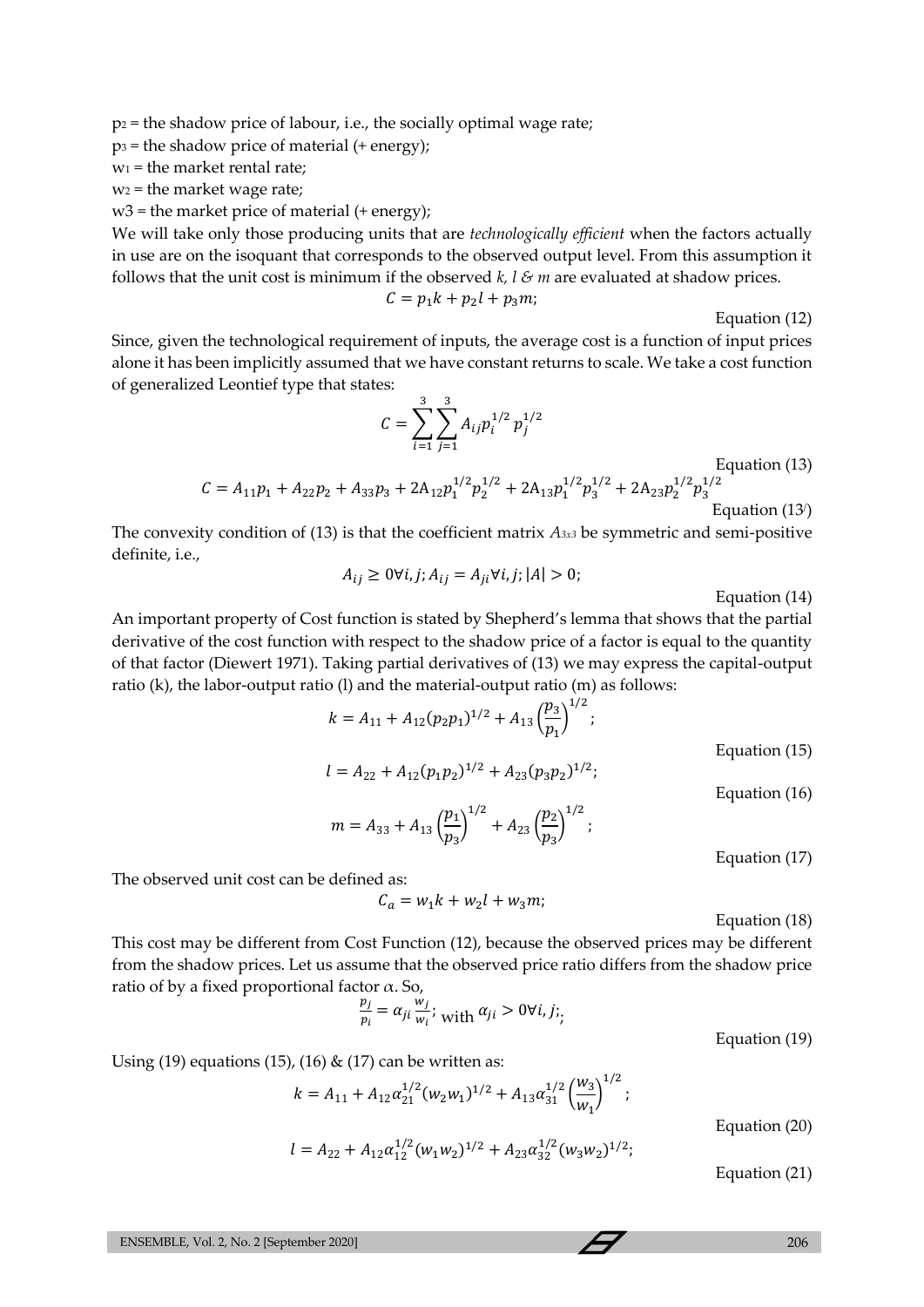$$
m = A_{33} + A_{13} \alpha_{13}^{1/2} \left(\frac{w_1}{w_3}\right)^{1/2} + A_{23} \alpha_{23}^{1/2} \left(\frac{w_2}{w_3}\right)^{1/2};
$$

Equation (22)

Where

$$
\alpha_{21} = (\alpha_{12})^{-1}, \alpha_{31} = (\alpha_{13})^{-1}, \alpha_{32} = (\alpha_{23})^{-1}
$$

Equation (23)

Substitution of (20), (21)  $\&$  (22) into (18) leads to the actual cost function whose variables are all observed ones.

$$
C_a = \sum_i A_{ii} w_i + \sum_i \sum_j \left[ \alpha_{ji} A_{ji} w_i^{1/2} w_j^{1/2}; \right]_{i \neq j}
$$

Equation (24)

If  $\alpha_{ji}$  is equal to 1, for all (i,j), then there will be no deviation between the shadow price and the observed price and the efficient cost function (12) would become:

$$
C \equiv \sum_{i=1}^{3} \sum_{j=1}^{3} A_{ji} w_i^{1/2} w_j^{1/2}
$$

Equation (25)

Comparing  $C^a$  with  $C^*$  one may decide about the efficiency status of resource allocation; in fact, testing for efficiency (or the absence of price disparity) boils down to testing the hypothesis  $\alpha$ ji = 1.

#### *4.2.3. Estimation of Cost Function:*

The estimable system of equations will comprise equations (20), (21)  $\&$  (22) with stochastic error terms added to each one.  $\overline{1}$ 

$$
k = A_{11} + A_{12} \alpha_{21}^{1/2} (w_2 w_1)^{1/2} + A_{13} \alpha_{31}^{1/2} \left(\frac{w_3}{w_1}\right)^{1/2} + u_1;
$$
  
\nEquation (20')  
\n
$$
l = A_{22} + A_{12} \alpha_{12}^{1/2} (w_1 w_2)^{1/2} + A_{23} \alpha_{32}^{1/2} (w_3 w_2)^{1/2} + u_2;
$$

Equation (21/ )

$$
m = A_{33} + A_{13} \alpha_{13}^{1/2} \left(\frac{w_1}{w_3}\right)^{1/2} + A_{23} \alpha_{23}^{1/2} \left(\frac{w_2}{w_3}\right)^{1/2} + u_3;
$$

Equation (22/ )

 $C_a = \sum_i A_{ii} w_i + \sum_i \sum_j \left[ \alpha_{ji} A_{ji} w_i^{1/2} w_j^{1/2} + u_4 \right]$ 

Equation (24/ )

Since by equation (18) k, l, m and  $C_a$  are linearly connected, hence equations (20') – (24') are not linearly independent. To estimate the system one needs to drop one equation. The estimation result of the system should be robust with respect to this dropping decision. It has been discussed in the literature that the most robust estimation is possible by using Full Information Maximum Likelihood (FIML) technique where equation (24/)will be dropped. Equation  $(20')$  &  $(21')$  can jointly be written as:

$$
\begin{bmatrix} k \\ l \\ m \end{bmatrix} = A_{12} \left( \alpha_{12}^{1/2} - \alpha_{12}^{-1/2} \left[ \left( \frac{w_1}{w_2} \right)^{1/2} \right] + A_{12} \alpha_{12}^{-1/2} \left[ \left( \frac{w_1}{w_2} \right)^{1/2} \right] + \alpha_{12}^{-1/2} \left[ \left( \frac{w_1}{w_2} \right)^{1/2} \right]
$$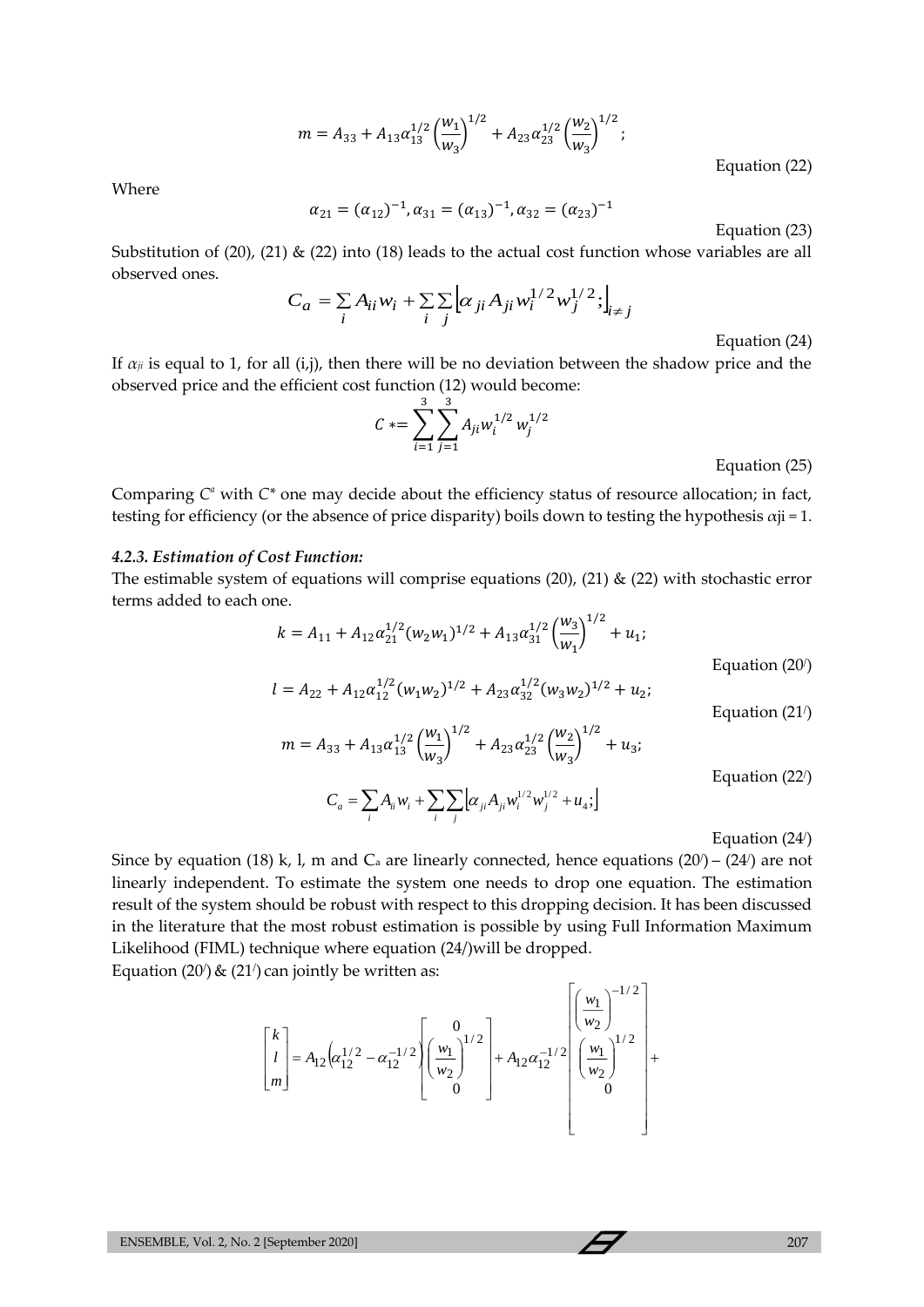$$
A_{13} \left( \alpha_{13}^{1/2} - \alpha_{13}^{-1/2} \begin{bmatrix} 0 \\ 0 \\ \frac{w_1}{w_3} \end{bmatrix} \right) + A_{13} \alpha_{13}^{-1/2} \begin{bmatrix} \left( \frac{w_1}{w_3} \right)^{-1/2} \\ 0 \\ \left( \frac{w_1}{w_3} \right)^{1/2} \end{bmatrix} + A_{23} \left( \alpha_{23}^{1/2} - \alpha_{23}^{-1/2} \begin{bmatrix} 0 \\ 0 \\ \frac{w_2}{w_3} \end{bmatrix} \right) + A_{11} \begin{bmatrix} 1 \\ 0 \\ 0 \end{bmatrix} + A_{22} \begin{bmatrix} 0 \\ 1 \\ 0 \end{bmatrix} + A_{33} \begin{bmatrix} 0 \\ 0 \\ 1 \end{bmatrix} + \begin{bmatrix} u_1 \\ u_2 \\ u_3 \end{bmatrix}
$$

$$
\left( \frac{w_2}{w_3} \right)^{1/2}
$$

Equation (26)

Or, 
$$
y = A_{12} \left( \alpha_{12}^{1/2} - \alpha_{12}^{-1/2} \right) d_1 + A_{12} \alpha_{12}^{-1/2} W_1 + A_{23} \left( \alpha_{23}^{1/2} - \alpha_{23}^{-1/2} \right) d_2 + A_{23} \alpha_{23}^{-1/2} W_2 + A_{13} \left( \alpha_{13}^{1/2} - \alpha_{13}^{-1/2} \right) d_3 + A_{13} \alpha_{13}^{-1/2} W_3 + A_{11} Z_1 + A_{22} Z_2 + A_{33} Z_3 + u
$$

Equation (27)

4<sub>3</sub>[
$$
a_3^{(3)}-a_5^{(3)}]
$$
  
\n $A_1a_3^{(2)}-a_5^{(3)} = a_5^{(3)} \left[ \left( \frac{w_1}{w_3} \right)^{1/2} \right] + A_0a_5^{(3)} = \left( \frac{w_1}{w_3} \right)^{1/2}$   
\n $A_2xz_2^{1/2} = \left( \frac{w_2}{w_3} \right)^{1/2}$   
\n $A_3z^2z_2^{1/2} = \left( \frac{w_2}{w_3} \right)^{1/2}$   
\n $A_1x_4(z_3^2 - a_{12}^{-1/2})a_1 + A_1x_4^{(3)}a_2^{1/2}w_1 + A_2x_4(a_{23}^{1/2} - a_{23}^{-1/2})a_2 + A_2x_4a_{23}^{-1/2}w_2 + A_1x_4(a_{23}^{1/2} - a_{23}^{-1/2})a_3 + A_{13}a_{13}^{1/2}w_3 + A_{11}z_1 + A_{22}z_2 + A_{33}z_3 + u$   
\nEquation (27)  
\n $u_{\text{env, } y} = \begin{bmatrix} k \\ n \\ m \end{bmatrix}; a_1 = \begin{bmatrix} 0 \\ \frac{w_1}{w_2} \end{bmatrix} \begin{bmatrix} 1/2 \\ a_2 \end{bmatrix}; a_2 = \begin{bmatrix} 0 \\ 0 \\ \frac{w_2}{w_3} \end{bmatrix} \begin{bmatrix} a_2 \\ a_3 \end{bmatrix}; a_3 = \begin{bmatrix} 0 \\ 0 \\ \frac{w_1}{w_3} \end{bmatrix} \begin{bmatrix} a_2 \\ a_3 \end{bmatrix}; a_4 = \begin{bmatrix} 0 \\ \frac{w_1}{w_3} \end{bmatrix} \begin{bmatrix} a_2 \\ a_3 \end{bmatrix}; a_3 = \begin{bmatrix} 0 \\ 0 \\ \frac{w_2}{w_3} \end{bmatrix} \begin{bmatrix} a_2 \\ a_3 \end{bmatrix}; a_3 = \begin{bmatrix} 0 \\ 0 \\ \frac{w_1}{w_3} \end{bmatrix} \begin{bmatrix} a_2 \\ a_3 \end{bmatrix}; a_3 = \begin{bmatrix} a_2 \\ a_3 \end{b$ 

Since *Z1, Z<sup>2</sup> & Z<sup>3</sup>* cannot be taken as intercept variables simultaneously, to avoid the problem of singularity we will drop *Z3*. This will give the final estimable equation as:

$$
y = \theta_1 d_1 + \theta_2 d_2 + \theta_3 d_3 + \beta_1 W_1 + \beta_2 W_2 + \beta_3 W_3 + \gamma_1 Z_1 + \gamma_2 Z_2 + u;
$$

Equation (28)

Our procedure would be to estimate equation (28) twice, once with different combinations of  $d^1$ ,  $d^2 \& d^3$  included and once with d's excluded. The significance of the price disparity will be tested by the extent to which the RSS will reduce due to inclusion of d's. The values of the likelihood functions can be compared in an F test to ascertain the presence of economic (in) efficiency.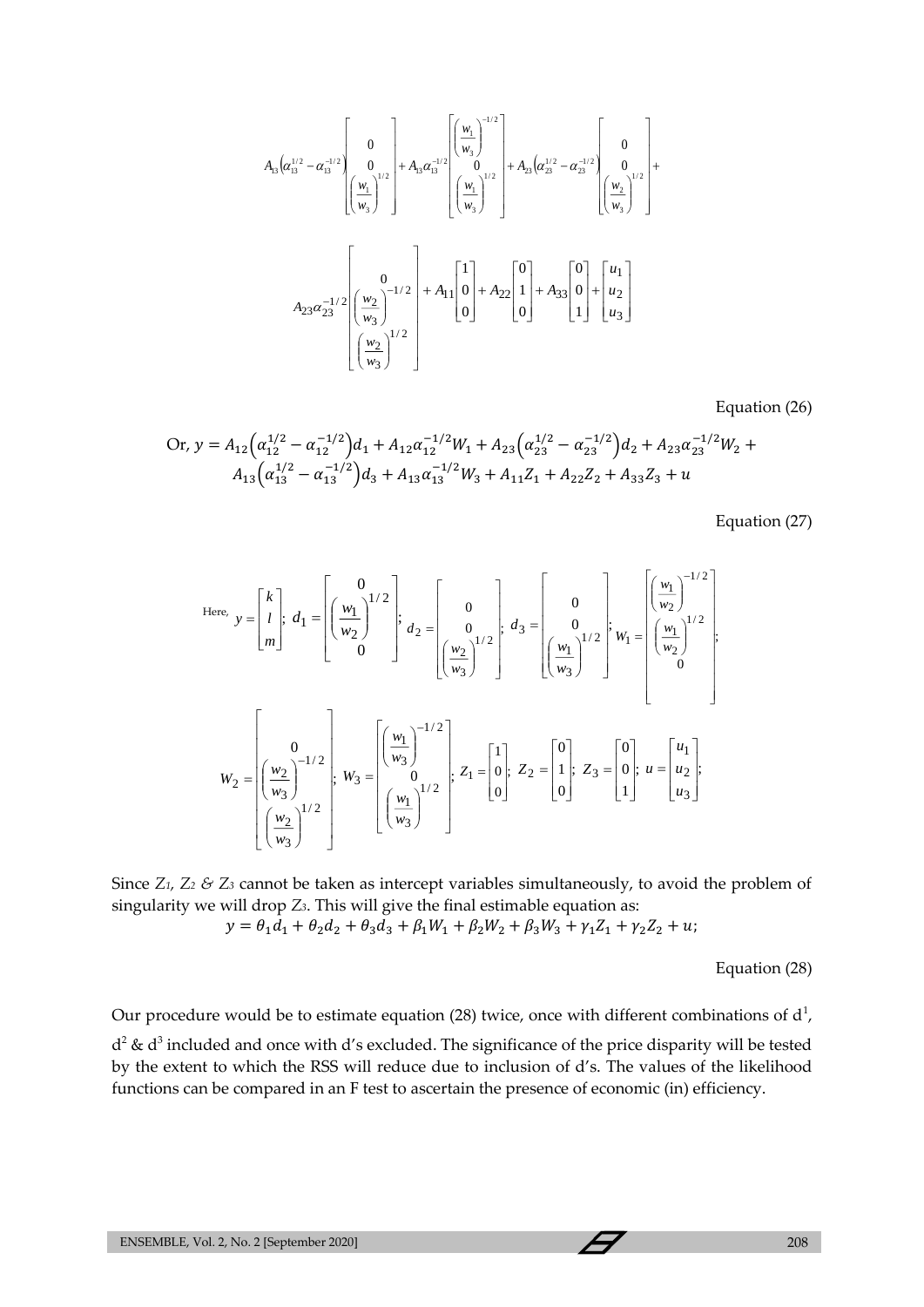## 4.2.4. Empirical Estimation:

*Data is Needed On:*

- k: cost of capital by the value of output, where cost of capital in any particular year is given by  $[(a)$  depreciation  $+(b)$  interest on fixed asset evaluated in terms of rate of interest on 1-year term deposit announced by the RBI];
- l: Cost of labor (i.e., total emoluments) by the value of output,
- m: value of material & energy by the value of output;
- $(w^1/w^2)$ : [Cost of capital/ value of Fixed Asset]\*[(Total emoluments/man-days-work) $^{-1}$ ];
- $(w^2/w^3)$ : [(Total emoluments/man-days-work)]\*[(unit price of material & energy)<sup>-1</sup>];
- $(w^1/w^3)$ : [Cost of capital/ value of Fixed Asset]\*[ (unit price of material & energy)<sup>-1</sup>];

*Method is FIML*:

- Since in equation (13),  $u^1$ ,  $u^2 \& u^3$  are all homoscadastic, serially uncorrelated and their contemporaneous covariance is assumed to be zero, hence, we can stack the variables in appropriate vector form and can apply Ordinary Leasts Squares (OLS) to estimate the unknown parameters.
- For each industry qualified for economic efficiency verification, we will estimate the equation once with the variable  $d^i$  and once by dropping the variable  $d^i$ . While the former equation will give the unrestricted residual sum of square (URSS) the latter one will give the restricted residual sum of squares (RRSS). Then by applying the following F test we

may decide on the statistical influence of ' $d<sup>i</sup>$ , which, if significant would indicate the presence of allocative inefficiency.

$$
F = \frac{(RRSS - URSS)/r}{URSS/df} \sim F_{r,df}
$$

## *4.3. Result Analysis of Alocative Efficiency:*

It is interesting to note that for all the industries the value of F statistics is lower than the critical value. So we will accept the null hypothesis that d1, d2 and d3 are jointly insignificant. If the

coefficient of d1, d2 and d3 are zero then the value of  $\alpha$  =1 and then  $p^j/p^i=w^j/w^i$  that factors are enjoying their socially optimal (shadow) price *(see Table 12)*. This indicates that the sources are getting paid according to their marginal productivity. Therefore, for our three selected industries the firms which have achieved 90% technical efficiency are also achieved allocative efficiency. And for these three industries the technically efficient units are not exploiting their resources.

| Industry                    | p-value | Observation<br>$(3 \times$ No. of Firms) | <b>RRSS</b> | <b>URSS</b> |      | df       |
|-----------------------------|---------|------------------------------------------|-------------|-------------|------|----------|
| Paper and Paper Products    | 0.000   | 57                                       | 0.247736    | 0.223617    | 1.61 | (8, 48)  |
| Other Non-Metallic Products | 0.000   | 45                                       | 0.508745    | 0.44264     | 1.64 | (8,36)   |
| <b>Basic Metals</b>         | 0.000   | 126                                      | 0.97752     | 0.967616    | 0.40 | (8, 117) |

**Table 12: Regression Result of Allocative Efficiency**

Source: Authors' estimation

So, being efficient is not a rule, rather an exception. So, a comparison of average size of the efficient firms with that of the sector as a whole has been calculated in terms of GVA and it has been found without any exception that all the efficient firms are the bigger ones. These observations are taking us to extend some comments on the prevailing policies.